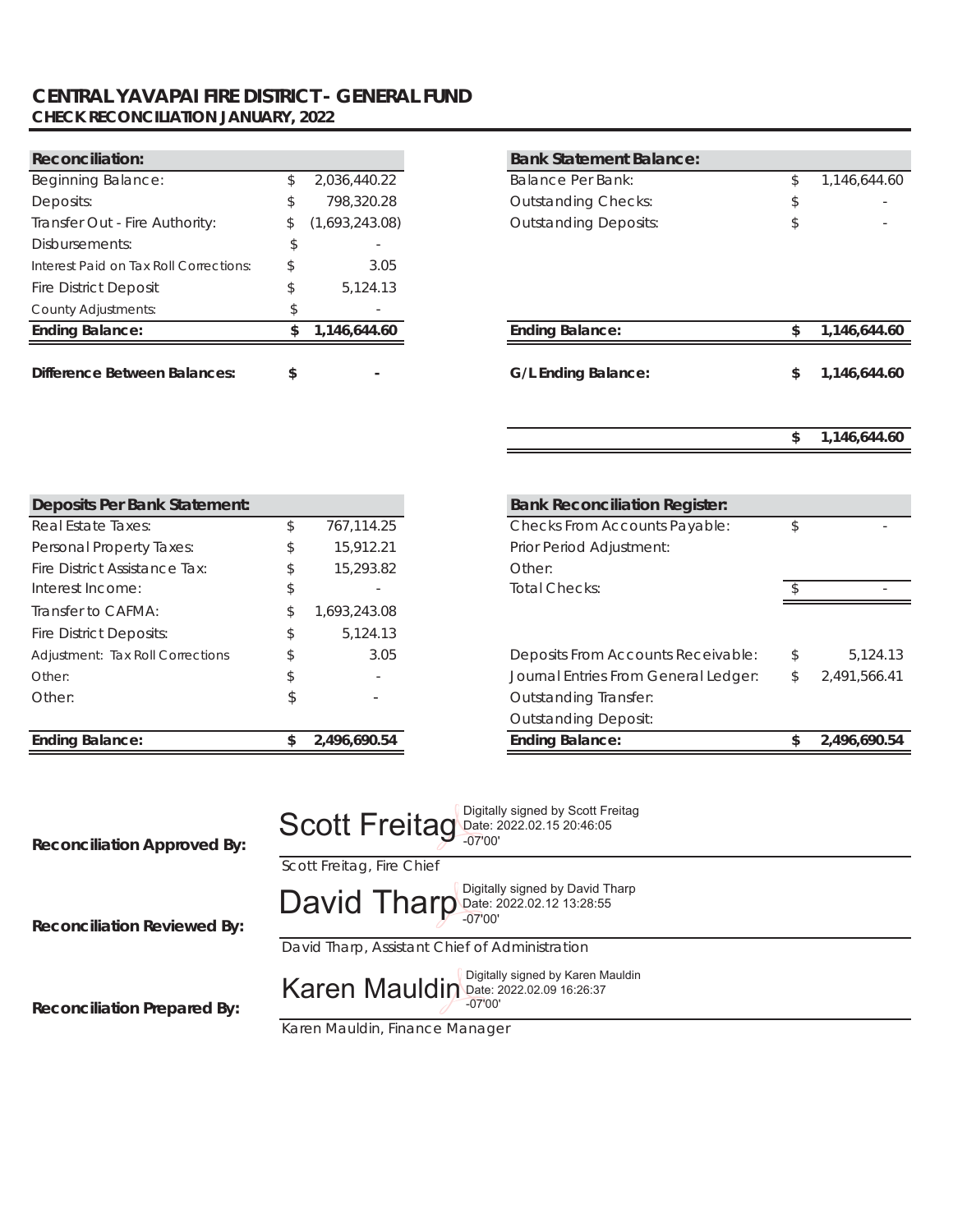#### **CENTRAL YAVAPAI FIRE DISTRICT**

#### **General Fund Tax Collection Information**

|                   | FY 16-17     | FY 17-18     | FY 18-19     | FY 19-20     | FY 20-21     | FY 21-22     |
|-------------------|--------------|--------------|--------------|--------------|--------------|--------------|
| <b>Total Levy</b> | \$14,116,233 | \$16,282,904 | \$16,529,780 | \$17,960,663 | \$19,423,017 | \$21,044,253 |
| Month             | Collected    | Collected    | Collected    | Collected    | Collected    | Collected    |
| July              | \$50,468     | \$47,993     | \$48,809     | \$53,398     | \$113,844    | \$91,719     |
| %                 | 0.358%       | 0.295%       | 0.295%       | 0.297%       | 0.586%       | 0.436%       |
| % To Date         | 0.3575%      | 0.2947%      | 0.2953%      | 0.2973%      | 0.5861%      | 0.4358%      |
| August            | \$26,519     | \$25,442     | \$29,028     | \$18,645     | \$21,440     | \$30,145     |
| %                 | 0.188%       | 0.156%       | 0.176%       | 0.104%       | 0.110%       | 0.143%       |
| % To Date         | 0.5454%      | 0.4510%      | 0.4709%      | 0.4011%      | 0.6965%      | 0.5791%      |
| September         | \$789,429    | \$768,730    | \$136,335    | \$151,569    | \$38,040     | \$272,297    |
| %                 | 5.592%       | 4.721%       | 0.825%       | 0.844%       | 0.196%       | 1.294%       |
| % To Date         | 6.1377%      | 5.1721%      | 1.2957%      | 1.2450%      | 0.8924%      | 1.8730%      |
| October           | \$3,589,494  | \$6,179,209  | \$6,735,649  | \$7,842,869  | \$7,733,468  | \$8,922,036  |
| %                 | 25.428%      | 37.949%      | 40.749%      | 43.667%      | 39.816%      | 42.397%      |
| % To Date         | 31.5659%     | 43.1211%     | 42.0442%     | 44.9119%     | 40.7084%     | 44.2696%     |
| November          | \$3,154,358  | \$1,286,322  | \$2,208,068  | \$1,675,932  | \$2,373,821  | \$2,237,664  |
| %                 | 22.346%      | 7.900%       | 13.358%      | 9.331%       | 12.222%      | 10.633%      |
| % To Date         | 53.9115%     | 51.0210%     | 55.4024%     | 54.2431%     | 52.9301%     | 54.9027%     |
| December          | \$896,697    | \$987,194    | \$1,064,960  | \$1,336,392  | \$1,753,590  | \$1,651,663  |
| %                 | 6.3522%      | 6.0628%      | 6.4427%      | 7.4407%      | 9.0284%      | 7.8485%      |
| % To Date         | 60.2637%     | 57.0837%     | 61.8450%     | 61.6837%     | 61.9585%     | 62.7512%     |
| January           | \$368,574    | \$609,745    | \$416,757    | \$428,512    | \$450,460    | \$783,026    |
| %                 | 2.6110%      | 3.7447%      | 2.5212%      | 2.3858%      | 2.3192%      | 3.7209%      |
| % To Date         | 62.8747%     | 60.8284%     | 64.3663%     | 64.0696%     | 64.2777%     | 66.4721%     |
| February          | \$394,891    | \$350,747    | \$328,790    | \$452,992    | \$306,355    | \$0          |
| %                 | 2.7974%      | 2.1541%      | 1.9891%      | 2.5221%      | 1.5773%      | 0.0000%      |
| % To Date         | 65.6721%     | 62.9825%     | 66.3554%     | 66.5917%     | 65.8550%     | 66.4721%     |
| March             | \$606,436    | \$629,128    | \$657,391    | \$623,229    | \$520,420    | \$0          |
| %                 | 4.2960%      | 3.8637%      | 3.9770%      | 3.4700%      | 2.6794%      | 0.0000%      |
| % To Date         | 69.9681%     | 66.8462%     | 70.3324%     | 70.0617%     | 68.5344%     | 66.4721%     |
| April             | \$3,343,070  | \$3,414,235  | \$3,987,889  | \$4,164,352  | \$4,734,267  | \$0          |
| %                 | 23.6824%     | 20.9682%     | 24.1255%     | 23.1860%     | 24.3745%     | 0.0000%      |
| % To Date         | 93.6506%     | 87.8145%     | 94.4579%     | 93.2476%     | 92.9089%     | 66.4721%     |
| May               | \$678,353    | \$813,680    | \$695,530    | \$837,799    | \$840,183    | \$0          |
| %                 | 4.8055%      | 4.9971%      | 4.2077%      | 4.6646%      | 4.3257%      | 0.0000%      |
| % To Date         | 98.4561%     | 92.8116%     | 98.6656%     | 97.9123%     | 97.2346%     | 66.4721%     |
| June              | \$183,806    | \$187,184    | \$220,679    | \$201,547    | \$325,848    | \$0          |
| %                 | 1.3021%      | 1.1496%      | 1.3350%      | 1.1222%      | 1.6776%      | 0.0000%      |
| % To Date         | 99.7582%     | 93.9612%     | 100.0006%    | 99.0344%     | 98.9122%     | 66.4721%     |
| <b>TOTALS</b>     | \$14,082,095 | \$15,299,608 | \$16,529,886 | \$17,787,237 | \$19,211,735 | \$13,988,550 |
| Delinquency       | 0.2418%      | 6.0388%      | $-0.0006%$   | 0.9656%      | 1.0878%      | 33.5279%     |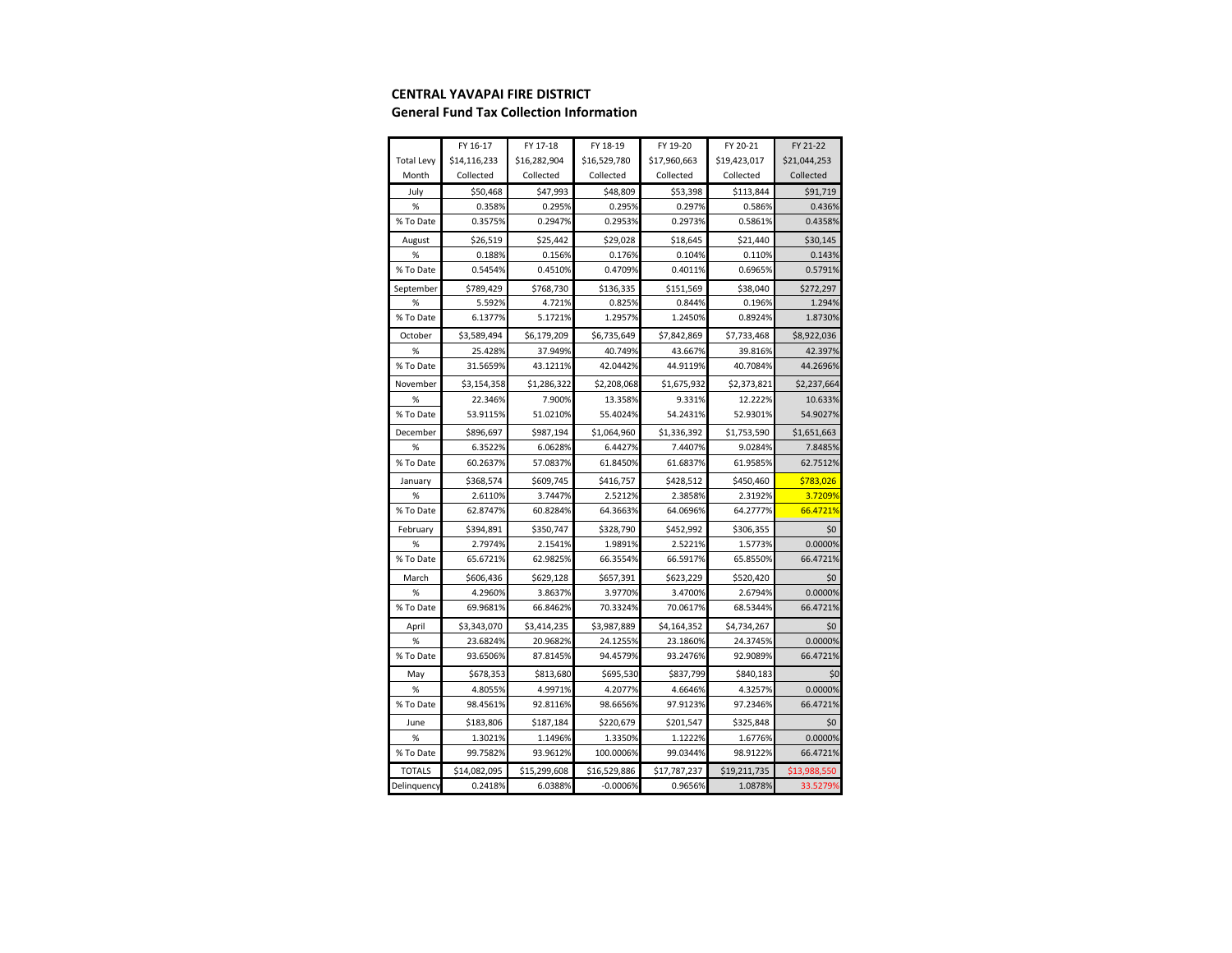#### **CENTRAL YAVAPAI FIRE DISTRICT**

#### **FDAT Collection Information**

|                   | FY 16-17   | FY 17-18  | FY 18-19  | FY 19-20      | FY 20-21  | FY 21-22  |
|-------------------|------------|-----------|-----------|---------------|-----------|-----------|
| <b>Total Levy</b> | \$313,900  | \$333,290 | \$333,290 | \$366,547     | \$400,000 | \$400,000 |
| Month             | Collected  | Collected | Collected | Collected     | Collected | Collected |
| July              | \$1,423    | \$1,630   | \$1,238   | \$1,475       | \$2,769   | \$1,871   |
| %                 | 0.453%     | 0.489%    | 0.371%    | 0.403%        | 0.692%    | 0.468%    |
| % To Date         | 0.4533%    | 0.4890%   | 0.3715%   | 0.4025%       | 0.6923%   | 0.4677%   |
| August            | \$661      | \$534     | \$707     | \$1,109       | \$662     | \$1,498   |
| %                 | 0.211%     | 0.160%    | 0.212%    | 0.303%        | 0.166%    | 0.375%    |
| % To Date         | 0.6638%    | 0.6491%   | 0.5835%   | 0.7050%       | 0.8579%   | 0.8422%   |
| September         | \$8,777    | \$12,654  | \$3,182   | \$7,941       | \$879     | \$4,669   |
| %                 | 2.796%     | 3.797%    | 0.955%    | 2.166%        | 0.220%    | 1.167%    |
| % To Date         | 3.4600%    | 4.4456%   | 1.5383%   | 2.8713%       | 1.0777%   | 2.0095%   |
| October           | \$86,411   | \$93,081  | \$139,813 | \$459,768     | \$160,480 | \$159,909 |
| %                 | 27.528%    | 27.928%   | 41.949%   | 125.432%      | 40.120%   | 39.977%   |
| % To Date         | 30.9882%   | 32.3735%  | 43.4876%  | 128.3035%     | 41.1979%  | 41.9866%  |
| November          | \$75,219   | \$74,651  | \$59,861  | \$128,454     | \$48,339  | \$52,249  |
| %                 | 23.9628%   | 22.3983%  | 17.9606%  | 35.0443%      | 12.0848%  | 13.0622%  |
| % To Date         | 54.9510%   | 54.7717%  | 61.4482%  | 163.3478%     | 53.2826%  | 55.0488%  |
| December          | \$24,923   | \$21,663  | \$25,413  | ( \$344, 794] | \$39,219  | \$35,029  |
| %                 | 7.9398%    | 6.4997%   | 7.6250%   | -94.0656%     | 9.8048%   | 8.7572%   |
| % To Date         | 62.8908%   | 61.2715%  | 69.0732%  | 69.2822%      | 63.0874%  | 63.8060%  |
| January           | \$11,762   | \$11,312  | \$11,149  | \$11,446      | \$12,625  | \$15,294  |
| %                 | 3.7471%    | 3.3939%   | 3.3450%   | 3.1227%       | 3.1562%   | 3.8235%   |
| % To Date         | 66.6378%   | 64.6654%  | 72.4183%  | 72.4049%      | 66.2436%  | 67.6294%  |
| February          | \$8,291    | \$8,056   | \$7,409   | \$10,419      | \$6,657   | \$0       |
| %                 | 2.641%     | 2.417%    | 2.223%    | 2.842%        | 1.664%    | 0.000%    |
| % To Date         | 69.2790%   | 67.0825%  | 74.6413%  | 75.2473%      | 67.9079%  | 67.6294%  |
| March             | \$12,638   | \$12,174  | \$13,713  | \$13,361      | \$10,897  | \$0       |
| %                 | 4.0261%    | 3.6528%   | 4.1143%   | 3.6452%       | 2.7242%   | 0.0000%   |
| % To Date         | 73.3051%   | 70.7354%  | 78.7556%  | 78.8925%      | 70.6320%  | 67.6294%  |
| April             | \$62,586   | \$63,209  | \$79,859  | \$85,315      | \$88,842  | \$0       |
| %                 | 19.9382%   | 18.9651%  | 23.9607%  | 23.2754%      | 22.2104%  | 0.0000%   |
| % To Date         | 93.2433%   | 89.7005%  | 102.7163% | 102.1679%     | 92.8424%  | 67.6294%  |
| May               | \$23,662   | \$23,731  | \$18,881  | \$21,832      | \$19,620  | \$0       |
| %                 | 7.5381%    | 7.1201%   | 5.6650%   | 5.9561%       | 4.9050%   | 0.0000%   |
| % To Date         | 100.7814%  | 96.8206%  | 108.3813% | 108.1240%     | 97.7475%  | 67.6294%  |
| June              | \$4,682    | \$5,094   | \$5,726   | \$4,474       | \$6,987   | \$0       |
| %                 | 1.4916%    | 1.5285%   | 1.7181%   | 1.2206%       | 1.7468%   | 0.0000%   |
| % To Date         | 102.2729%  | 98.3491%  | 110.0994% | 109.3446%     | 99.4943%  | 67.6294%  |
| <b>TOTALS</b>     | \$321,035  | \$327,788 | \$366,950 | \$400,799     | \$397,977 | \$270,518 |
| Delinquency       | $-2.2729%$ | 1.6509%   | -10.0994% | $-9.3446%$    | 0.5057%   | 32.3706%  |
|                   | 100.0000%  | 100.0000% | 100.0000% | 100.0000%     | 100.0000% | 100.0000% |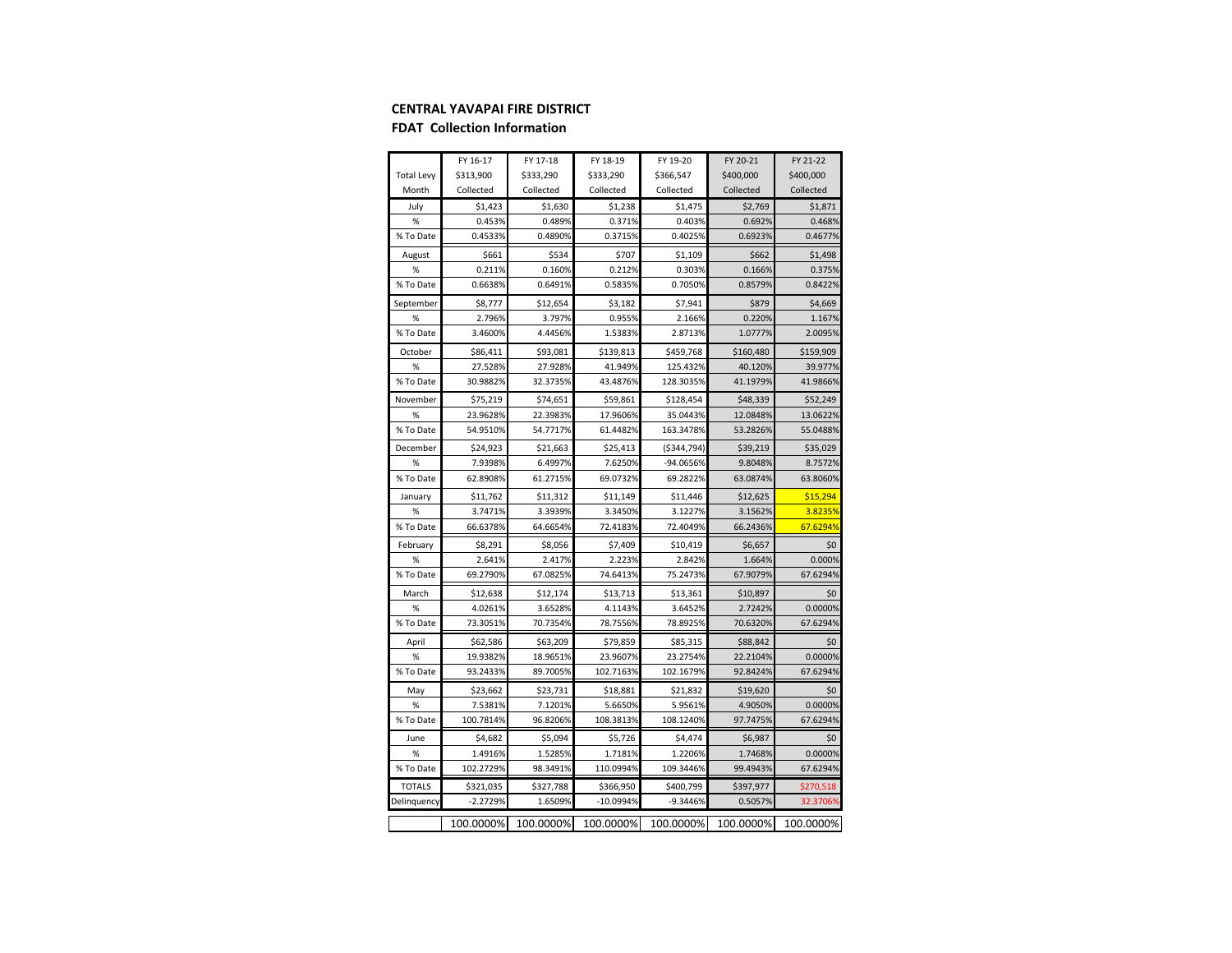

### 2021 - 2022 Cash Flow by Month : JANUARY

|                                                | <b>ACTUAL</b>            |                |                          |                          |                |            |            | <b>PROJECTED</b> |              |              |                          |           |
|------------------------------------------------|--------------------------|----------------|--------------------------|--------------------------|----------------|------------|------------|------------------|--------------|--------------|--------------------------|-----------|
|                                                | July                     | Aug.           | Sept.                    | Oct.                     | Nov.           | Dec.       | Jan.       | Feb.             | <b>March</b> | <b>April</b> | May                      | June      |
| <b>Revenues:</b>                               |                          |                |                          |                          |                |            |            |                  |              |              |                          |           |
| <b>Property Taxes</b>                          | 91,719                   | 30,145         | 272,297                  | 8,922,036                | 2,237,664      | 1,651,663  | 783,026    | 1,753,688        | 1,753,688    | 1,753,688    | 1,753,688                | 1,753,688 |
| <b>FDAT</b>                                    | 1,871                    | 1,498          | 4,669                    | 159,909                  | 52,249         | 35,029     | 15,294     | 33,333           | 33,333       | 33,333       | 33,333                   | 33,333    |
| Fee for Service                                | 8,985                    | 5,124          | 5,124                    | 5,124                    | 5,124          | 5,124      | 5,124      | 4,639            | 4,639        | 4,639        | 4,639                    | 4,639     |
| Interest Income                                | 240                      | 388            | 218                      | $\overline{\phantom{a}}$ | $\sim$         | 1,427      |            |                  |              | $\mathbf{r}$ |                          |           |
| Grants                                         |                          |                |                          |                          |                |            |            |                  |              |              |                          |           |
| Tax Revenue - Other                            | $\overline{\phantom{a}}$ | 15,652         |                          |                          |                |            |            |                  |              |              |                          |           |
| Misc. Non Levy                                 |                          | $\overline{a}$ | $\overline{\phantom{a}}$ |                          |                |            |            |                  |              |              |                          |           |
| <b>RevenueTotals:</b>                          | 102,814                  | 52,807         | 282,308                  | 9,087,069                | 2,295,037      | 1,693,243  | 803,444    | 1,791,660        | 1,791,660    | 1,791,660    | 1,791,660                | 1,791,660 |
|                                                |                          |                |                          |                          |                |            |            |                  |              |              |                          |           |
| <b>Expenditures:</b>                           |                          |                |                          |                          |                |            |            |                  |              |              |                          |           |
| Audit/Accounting,                              | 563                      | 266            | $\overline{\phantom{a}}$ | 1,763                    |                |            |            |                  | 7,792        | 7,792        | 7,792                    |           |
| Election, Legal,<br><b>Fire Board Expenses</b> |                          |                |                          |                          |                | 4,000      |            | 7,792            |              |              |                          | 7,792     |
| Fire Authority Funding                         | 338,827                  | 98,596         | 52,807                   | 282,308                  | 9,087,069      | 2,295,037  | 1,693,243  | 1,647,099        | 1,647,099    | 1,647,099    | 1,647,099                | 1,647,099 |
| Miscellaneous                                  | 5                        | 33             | 10                       | 1                        | $\overline{2}$ | 0          | (3)        | (265)            | 46           | 11           | $\overline{\phantom{a}}$ |           |
| <b>ExpenditureTotals:</b>                      | 339,395                  | 98,895         | 52,817                   | 284,072                  | 9,087,071      | 2,299,037  | 1,693,240  | 1,654,626        | 1,654,937    | 1,654,901    | 1,654,890                | 1,654,890 |
|                                                |                          |                |                          |                          |                |            |            |                  |              |              |                          |           |
| Monthly Net Cash                               | (236,581)                | (46,088)       | 229,491                  | 8,802,997                | (6,792,035)    | (605, 793) | (889, 796) | 137,034          | 136,723      | 136,759      | 136,770                  | 136,770   |
|                                                |                          |                |                          |                          |                |            |            |                  |              |              |                          |           |
| <b>Cumulative Net Cash</b>                     | (236,581)                | (282, 669)     | (53, 178)                | 8,749,820                | 1,957,785      | 1,351,992  | 462,196    | 599,230          | 735,954      | 872,712      | 1,009,482                | 1,146,252 |
|                                                |                          |                |                          |                          |                |            |            |                  |              |              |                          |           |
| <b>Cash Balance</b>                            |                          |                |                          |                          |                |            |            |                  |              |              |                          |           |
| <b>No Carryover</b>                            |                          |                |                          |                          |                |            |            |                  |              |              |                          |           |
|                                                |                          |                |                          |                          |                |            |            |                  |              |              |                          |           |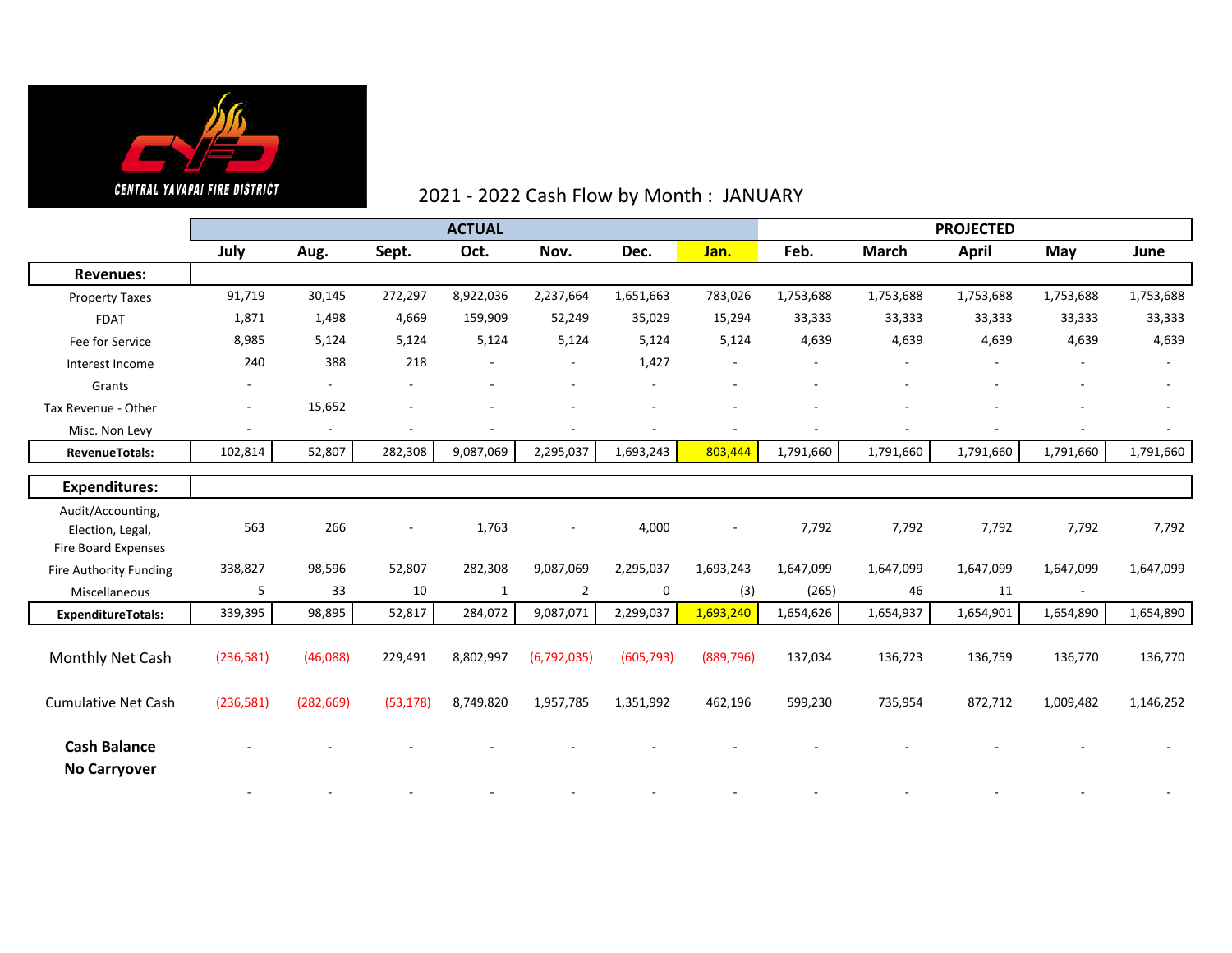### **CENTRAL YAVAPAI FIRE DISTRICT REVENUE GRAPH DATA**

|                          | <b>Revenue</b> |                | <b>Budget</b> |            | %      |
|--------------------------|----------------|----------------|---------------|------------|--------|
| <b>Real Estate Taxes</b> | \$             | 767,114        | \$            | 21,044,253 | 95.48  |
| <b>FDAT</b>              | \$             | 15,294         | \$            | 400,000    | 1.90   |
| <b>UPP Taxes</b>         | \$             | 15,912         | \$            |            | 1.98   |
| <b>Tech Services</b>     | \$             | 5,124          | \$            | 55,668     | 0.64   |
| Interest Income          | \$             |                | \$            |            | 0.00   |
| Other Income             |                | $\blacksquare$ | \$            |            | 0.00   |
| <b>TOTALS:</b>           |                | 803,444        | S             | 21,499,921 | 100.00 |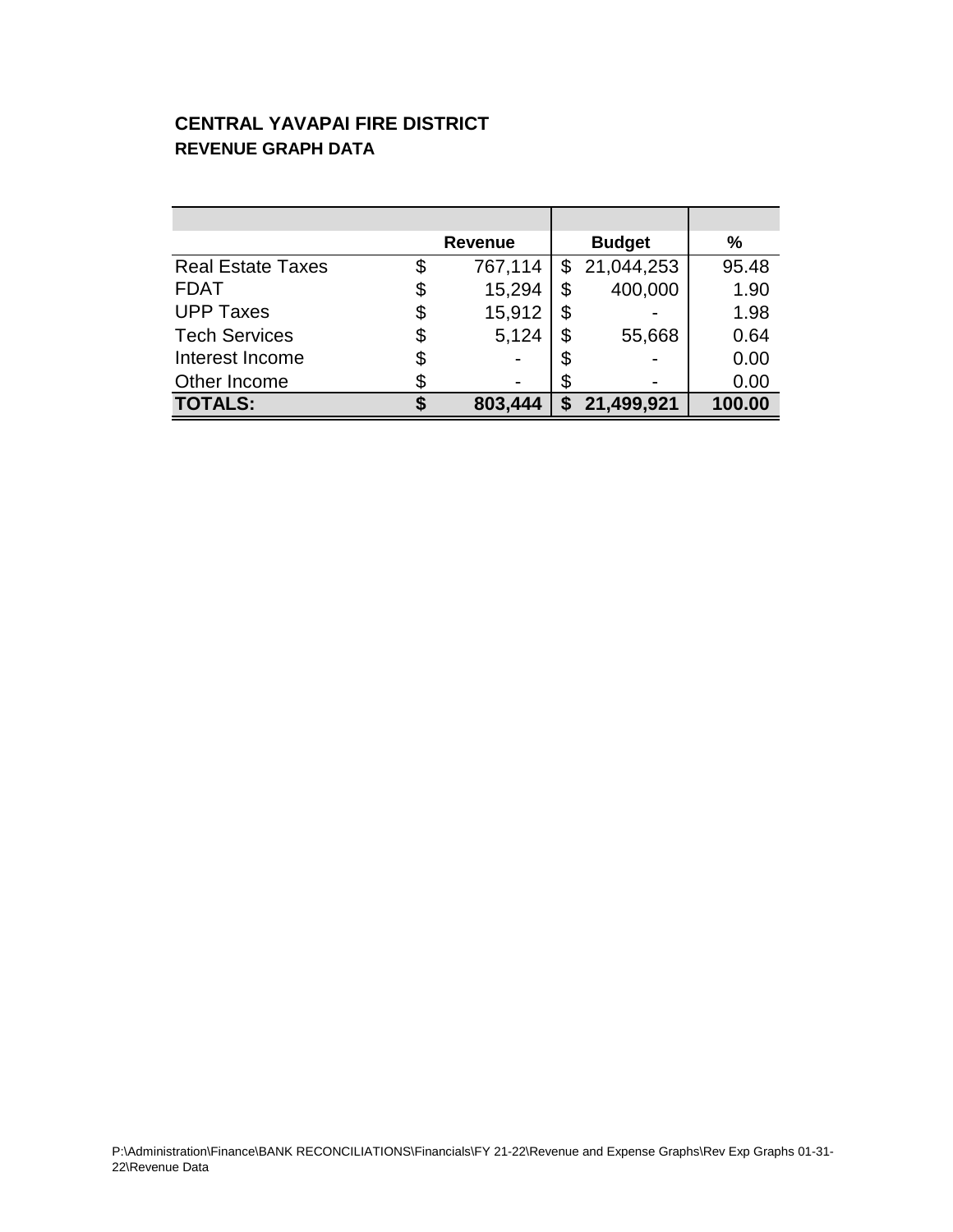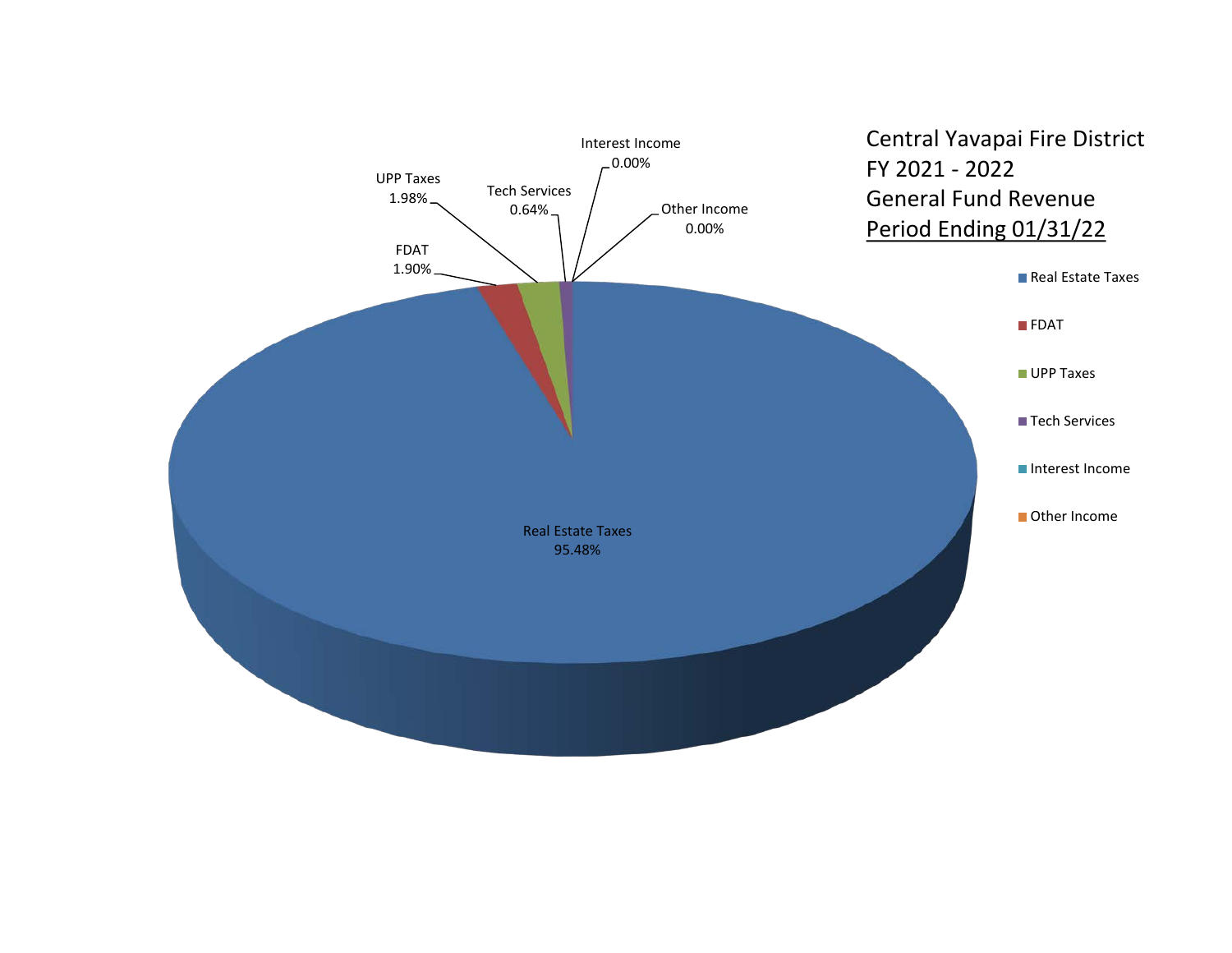### **CENTRAL YAVAPAI FIRE DISTRICT EXPENSE GRAPH DATA**

|                                                                     | <b>Expense</b> | <b>Budget</b>    | $\%$   |
|---------------------------------------------------------------------|----------------|------------------|--------|
| Audit/Accounting,<br>Election, Legal,<br><b>Fire Board Expenses</b> | \$С            | \$<br>13,500     | 0.00   |
| Contingency                                                         | \$0            | \$<br>20,000     | 0.00   |
| Miscellaneous                                                       | (\$3           | \$<br>۰          | 0.00   |
| Fire Authority Funding                                              | \$1,693,243    | \$<br>21,466,421 | 100.00 |
| <b>TOTAL:</b>                                                       | \$1,693,240    | \$<br>21,499,921 | 100.00 |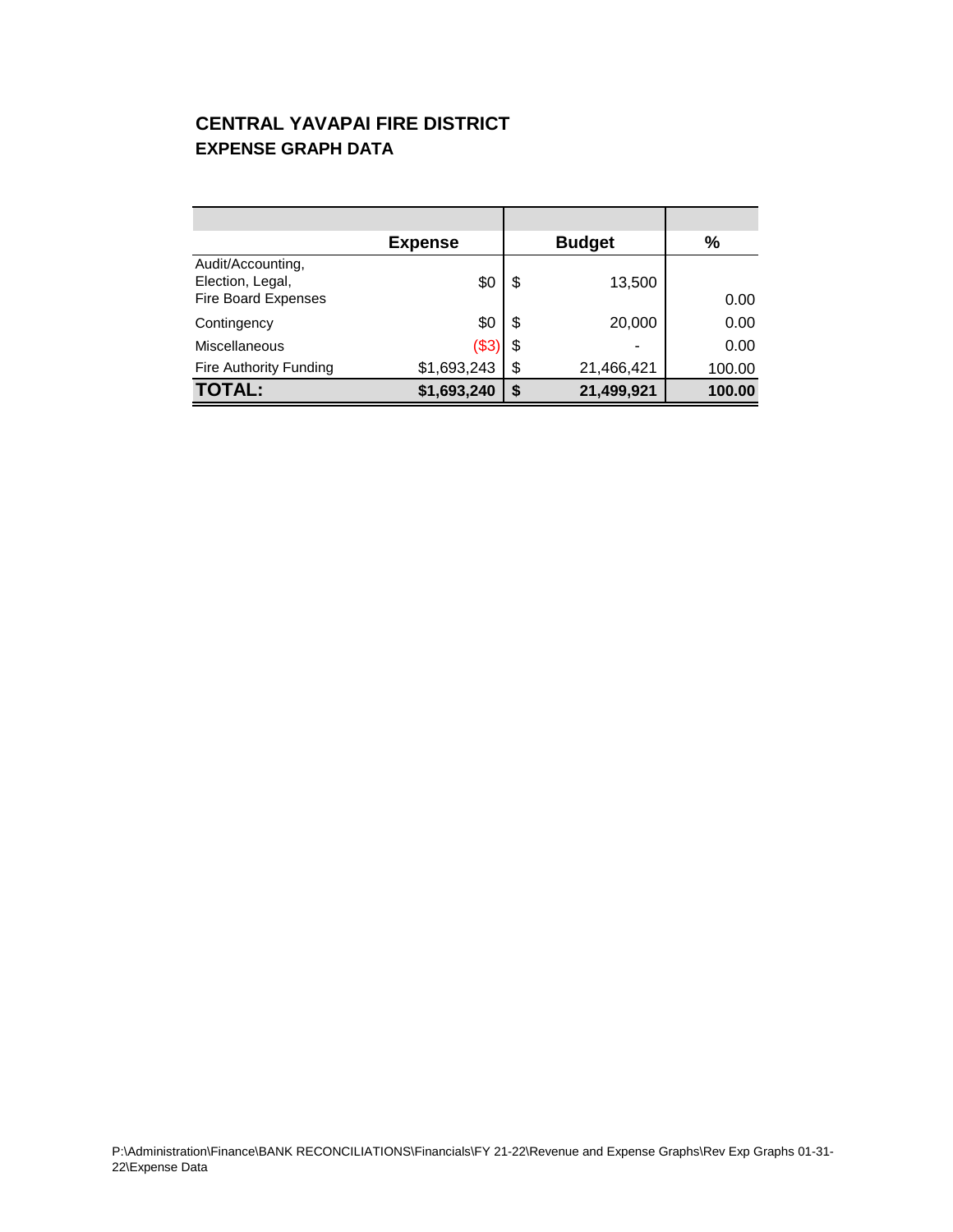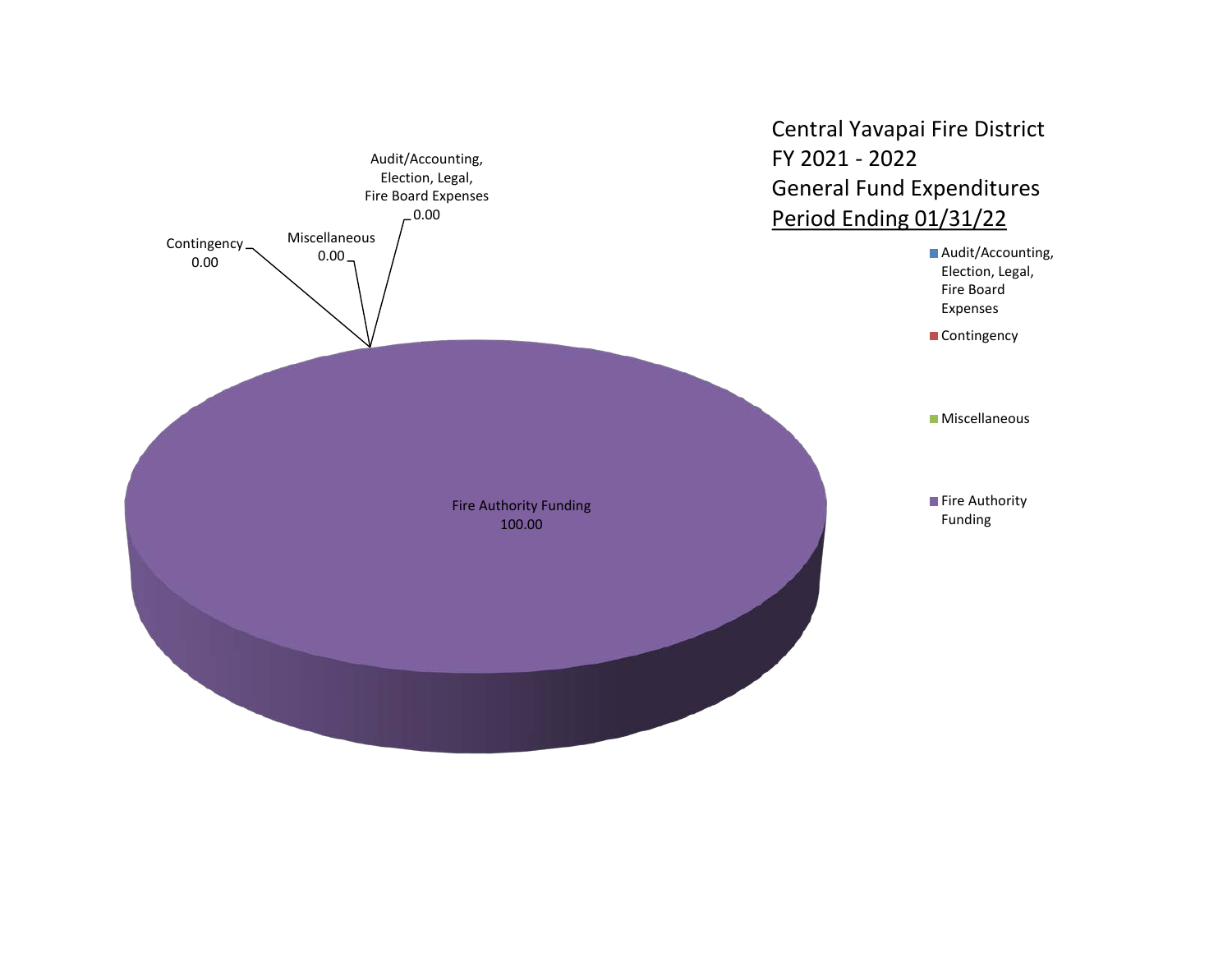### **CENTRAL YAVAPAI FIRE DISTRICT GENERAL FUND - JANUARY 2022**

| <b>Real Estate Taxes:</b>      | \$<br>767,114.25 |  |
|--------------------------------|------------------|--|
| <b>UPP Taxes:</b>              | 15,912.21        |  |
| FDAT:                          | 15,293.82        |  |
| <b>Interest Received:</b>      |                  |  |
| <b>Fire District Deposits:</b> | 5,124.13         |  |
| Other:                         |                  |  |
|                                |                  |  |
| TOTAL:                         | 803,444.41       |  |

|                              | $-1 - 1$<br>. . |
|------------------------------|-----------------|
| <b>Transferred to CAFMA:</b> | 1,693,243.08    |

<u> 1980 - Jan Sterling van die Sterling van die Sterling van die Sterling van die Sterling van die Sterling van die S</u>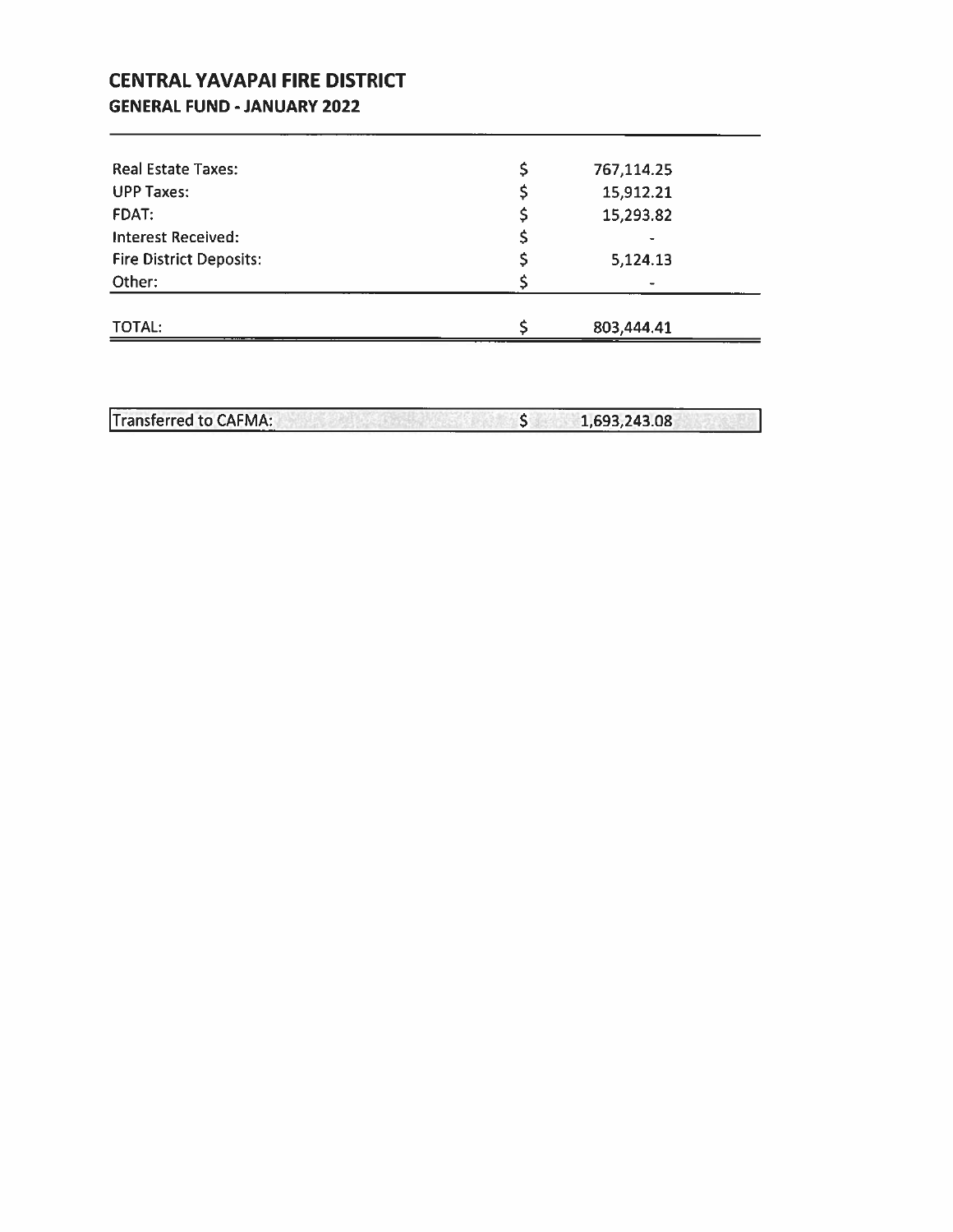

### Monthly Statement

Date Range: 1/1/2022 to 1/31/2022

Central Yavapai Fire Dist - General Fund Fund: 6060040000

**8603 E EASTRIDGE RD STE A** PRESCOTT VALLEY, AZ 86314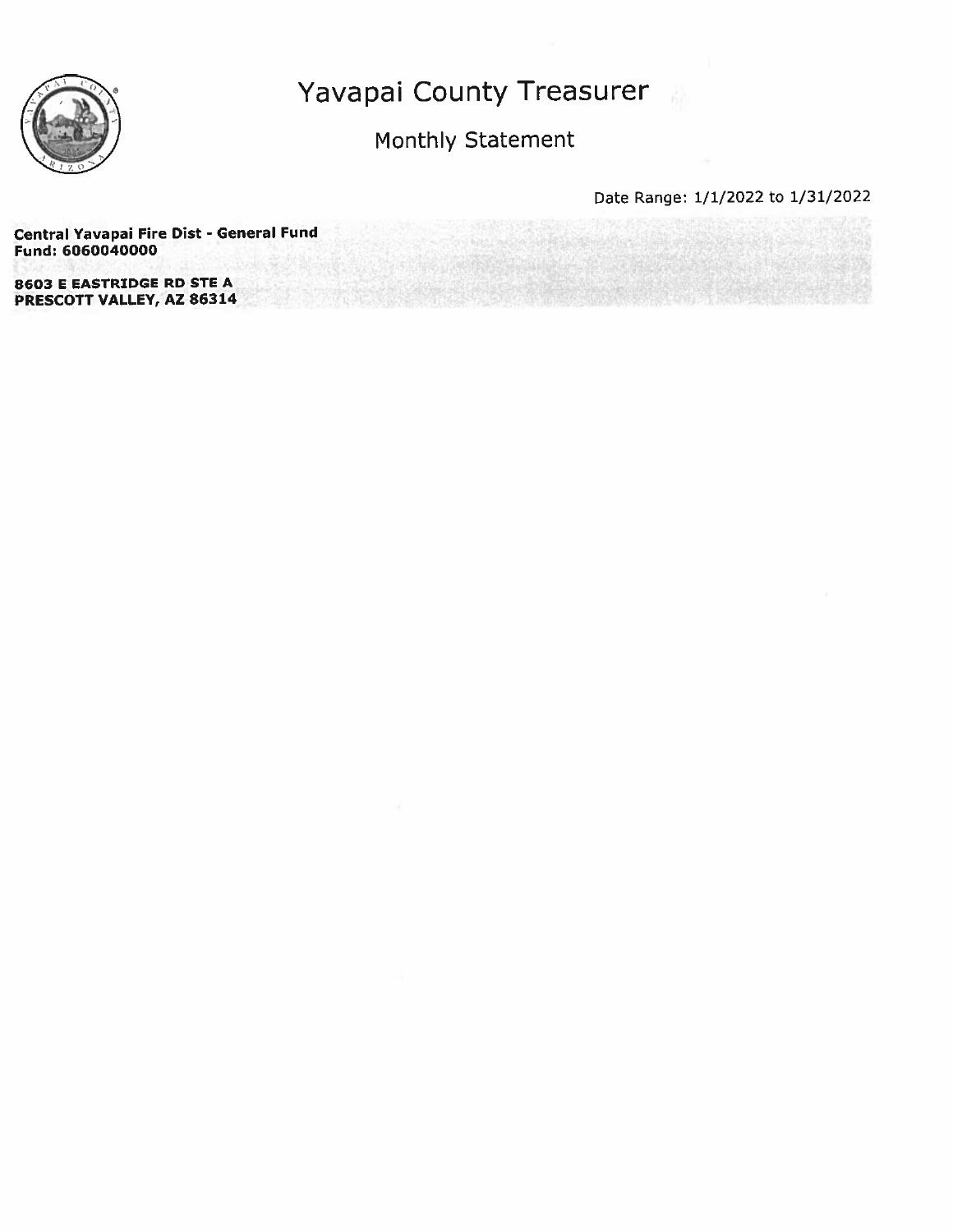## Monthly Statement

| <b>Account</b> | Period                              | <b>YTD</b>      |                       |              |
|----------------|-------------------------------------|-----------------|-----------------------|--------------|
| 6060040000     | <b>Central Yavapai Fire Dist GF</b> |                 |                       |              |
| Begin Balance: | 2,040,440.22                        | 688,666.28      |                       |              |
| Income:        | 803,444.41                          | 14,312,503.88   |                       |              |
| LOC Advance:   | .00                                 | .00             |                       |              |
| Expense:       | (1,697,240.03)                      | (13,854,525.56) | LOC:                  | .00          |
| LOC Payments:  | .00                                 | .00             | Warrants Outstanding: | .00          |
| Cash Balance:  | 1,146,644.60                        | 1,146,644.60    | End:                  | 1,146,644,60 |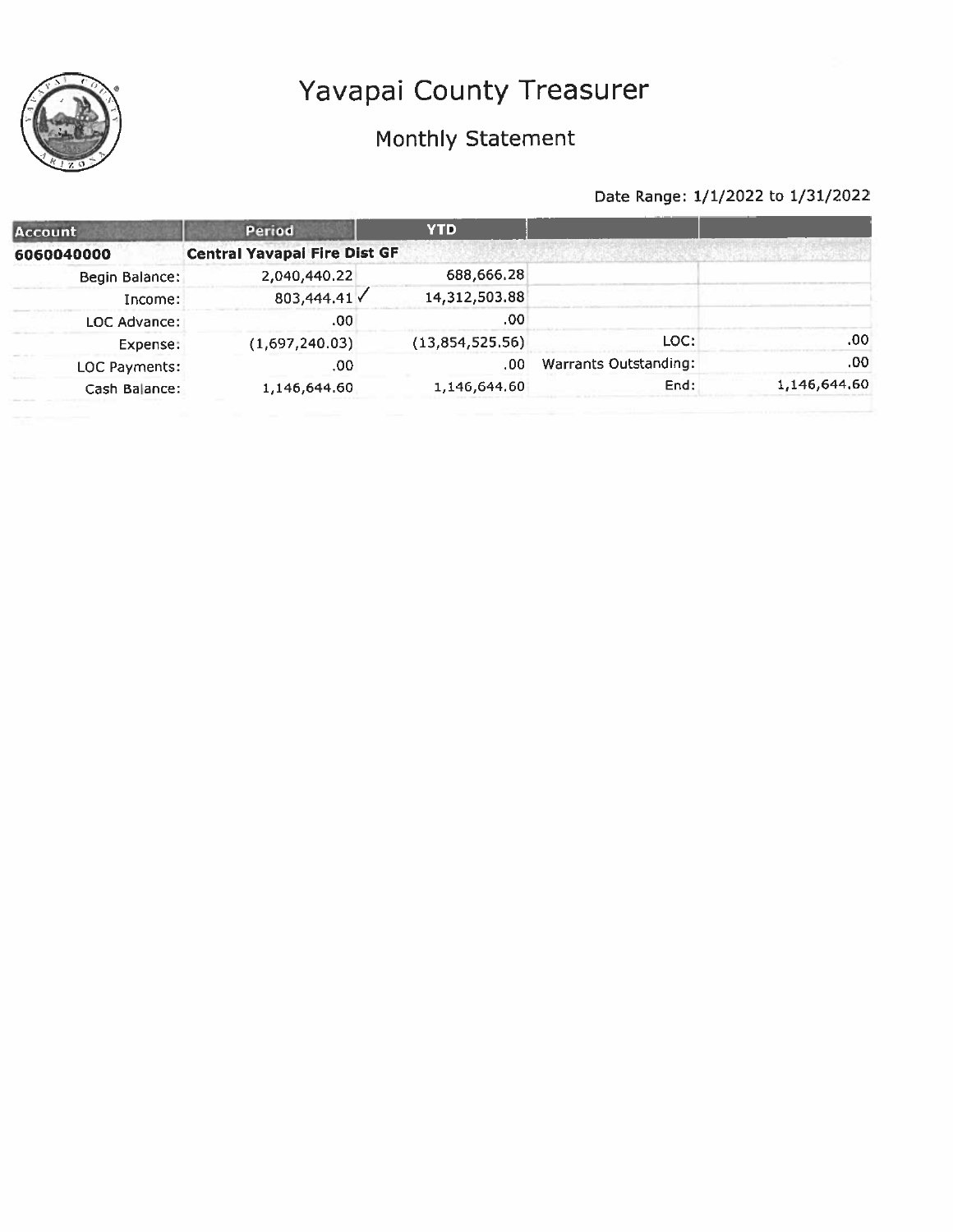

## Monthly Statement

|                   |                                         | <b>Monthly Statement Summary</b> |                               |                      |
|-------------------|-----------------------------------------|----------------------------------|-------------------------------|----------------------|
|                   | <b>Source Code Description</b>          |                                  | <b>MTDAmount</b>              | <b>YTDAmount</b>     |
|                   | 6060040000 Central Yavapai Fire Dist GF | <b>Beginning Balance:</b>        | 2,040,440.22                  | 688,666.28           |
| 11100.2011        | 2011 Real Estate Taxes                  |                                  | .00                           | .93                  |
| 11100.2012        | 2012 Real Estate Taxes                  |                                  | .00                           | 3.27                 |
| 11100.2013        | 2013 Real Estate Taxes                  |                                  | .00                           | 7.22                 |
| 11100.2014        | 2014 Real Estate Taxes                  |                                  | .00.                          | 7.34                 |
| 11100.2015        | 2015 Real Estate Taxes                  |                                  | .00                           | 11.71                |
| 11100.2016        | 2016 Real Estate Taxes                  |                                  | .00 <sub>1</sub>              | 6.32                 |
| 11100.2017        | 2017 Real Estate Taxes                  |                                  | .00                           | 6.48                 |
| 11100.2018        | 2018 Real Estate Taxes                  |                                  | .00                           | 82.71                |
| 11100.2019        | 2019 Real Estate Taxes                  |                                  | .00                           | (3.45)               |
| 11100.2020        | 2020 Real Estate Taxes                  |                                  | 13,062.08                     | 189,280.56           |
| 11100.2021        | 2021 Real Estate Taxes                  |                                  | 754,052.17                    | 13,544,134.73        |
| 12100.2007        | 2007 Personal Property Taxes            |                                  | .00                           | 27,35                |
| 12100.2010        | 2010 Personal Property Taxes            |                                  | .00.                          | 125.37               |
| 12100.2011        | 2011 Personal Property Taxes            |                                  | .00                           | 282.53               |
| 12100.2012        | 2012 Personal Property Taxes            |                                  | 1.83                          | 369.42               |
| 12100.2013        | 2013 Personal Property Taxes            |                                  | .00                           | 367.96               |
| 12100.2014        | 2014 Personal Property Taxes            |                                  | .00                           | 351.53               |
| 12100.2015        | 2015 Personal Property Taxes            |                                  | 30.02                         | 471.71               |
| 12100.2016        | 2016 Personal Property Taxes            |                                  | .00                           | 404.67               |
| 12100.2017        | 2017 Personal Property Taxes            |                                  | .00                           | 549.04               |
| 12100.2018        | 2018 Personal Property Taxes            |                                  | .00.                          | 587.51               |
| 12100.2019        | 2019 Personal Property Taxes            |                                  | 40.07                         | 968.53               |
| 12100.2020        | 2020 Personal Property Taxes            |                                  | 904.29                        | 11,914.74            |
| 12100.2021        | 2021 Personal Property Taxes            |                                  | 14,936.00                     | 238,591.45           |
| 31115.0           | <b>BOS Sale-Taxes</b>                   |                                  | .00.                          | 15,88                |
| 37122.0           | <b>Fire District Deposit</b>            |                                  | 5,124.13                      | 35,511.41            |
| 37150.0           | <b>FDAT Distributions</b>               |                                  | 15,293.82                     | 270,517.71           |
| 38109.0           | Interest on Investments St Treas        |                                  | .00                           | 1,911.75             |
| 38113.0           | Interest on Investments-Wells Fargo     |                                  | .00.                          | 361.81               |
| 7376.0            | Transfer in                             |                                  | .00                           | 15,635.69            |
| 90002.0           | Interest Pd on Tax Roll Corrections     |                                  | 3.05                          | (47.60)              |
| 91032.0           | <b>Warrants Redeemed</b>                |                                  | (4,000.00)                    | (6,591.06)           |
| 91702.0           | Transfer out                            |                                  | $(1,693,243.08)$ $\checkmark$ | (13,847,886.90)      |
|                   |                                         | <b>Ending Balance:</b>           | 1,146,644.60                  | 1,146,644.60         |
|                   |                                         | <b>Monthly Statement Detail</b>  |                               |                      |
| <b>Date Notes</b> |                                         | Doc #                            |                               | C/D<br><b>Amount</b> |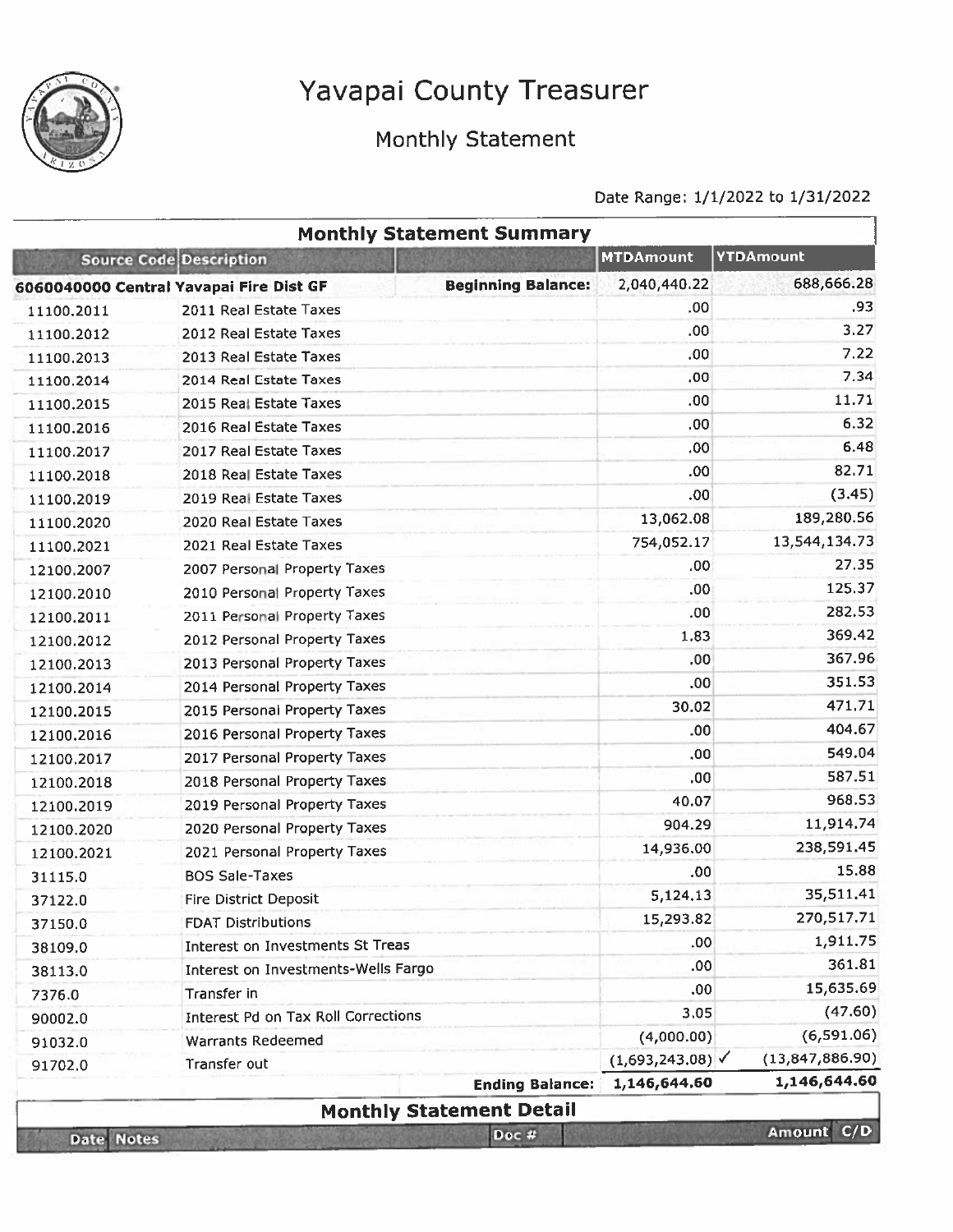

## Monthly Statement

| 6060040000 Central Yavapai Fire Dist GF |             | <b>Beginning Balance: 2,040,440.22</b> |              |
|-----------------------------------------|-------------|----------------------------------------|--------------|
| 11100.2020 2020 Real Estate Taxes       |             | Source Code Total: 13,062.08           |              |
| 01/03 Tax Distribution                  | $\mathbf 0$ | 247.27                                 | $\mathsf{C}$ |
| 01/03 Tax Distribution                  | $\bf{0}$    | 283.41                                 | c            |
| 01/03 Tax Distribution                  | 0           | 69.55                                  | c            |
| 01/03 Tax Distribution                  | 0           | 483.82                                 | $\mathsf{C}$ |
| 01/04 Tax Distribution                  | 0           | 105.23                                 | $\mathsf C$  |
| 01/04 Tax Distribution                  | 0           | 264.81                                 | $\mathsf C$  |
| 01/05 Tax Distribution                  | $\mathbf 0$ | 353.66                                 | C            |
| 01/05 Tax Distribution                  | 0           | 854.22                                 | с            |
| 01/06 Tax Distribution                  | 0           | 83.83                                  | $\mathsf C$  |
| 01/07 Tax Distribution                  | 0           | 264,10                                 | $\mathsf C$  |
| 01/10 Tax Distribution                  | 0           | 573.41                                 | $\mathsf C$  |
| 01/10 Tax Distribution                  | 0           | 51.05                                  | $\mathsf C$  |
| 01/11 Tax Distribution                  | 0           | 404.49                                 | $\mathsf C$  |
| 01/11 Tax Distribution                  | 0           | 93.85                                  | $\mathsf C$  |
| 01/12 Tax Distribution                  | 0           | 205.54                                 | $\mathsf{C}$ |
| 01/13 Tax Distribution                  | 0           | 24.45                                  | $\mathsf{C}$ |
| 01/18 Tax Distribution                  | 0           | 775.99                                 | $\mathsf{C}$ |
| 01/18 Tax Distribution                  | 0           | 317.81                                 | $\mathsf{C}$ |
| 01/18 Tax Distribution                  | 0           | 358.05                                 | C            |
| 01/19 Tax Distribution                  | 0           | 910.09                                 | C            |
| 01/19 Tax Distribution                  | 0           | 318.26                                 | $\mathsf{C}$ |
| 01/20 Tax Distribution                  | 0           | 79.41                                  | $\mathsf{C}$ |
| 01/21 Tax Distribution                  | 0           | 15.83                                  | $\mathsf{C}$ |
| 01/24 Tax Distribution                  | 0           | 653.12                                 | C            |
| 01/24 Tax Distribution                  | 0           | 283.67                                 | С            |
| 01/24 Tax Distribution                  | $\mathbf 0$ | 929.31                                 | C            |
| 01/26 Tax Distribution                  | 0           | 931.60                                 | C            |
| 01/27 Tax Distribution                  | 0           | 456.46                                 | C            |
| 01/27 Tax Distribution                  | 0           | 54.28                                  | C            |
| 01/28 Tax Distribution                  | 0           | 2,475.87                               | C            |
| 01/31 Tax Distribution                  | 0           | 139.64                                 | C            |
| 11100,2021 2021 Real Estate Taxes       |             | Source Code Total: 754,052.17          |              |
| 01/03 Tax Distribution                  | 0           | 28,120.26                              | C            |
| 01/03 Tax Distribution                  | 0           | 84,048.90                              | $\mathsf C$  |
| 01/03 Tax Distribution                  | 0           | 9,240.58                               | C            |
| 01/03 Tax Distribution                  | 0           | 1,272.26                               | C            |
| 01/03 Tax Distribution                  | 0           | 584.94                                 | $\mathsf C$  |
| 01/03 Tax Distribution                  | 0           | 3,827.12                               | $\mathsf{C}$ |
| 01/04 Tax Distribution                  | 0           | 15,759.56                              | C            |
| 01/04 Tax Distribution                  | 0           | 27,564.23                              | $\mathsf{C}$ |
| 01/04 Tax Distribution                  | 0           | 28,840.94                              | $\mathsf{C}$ |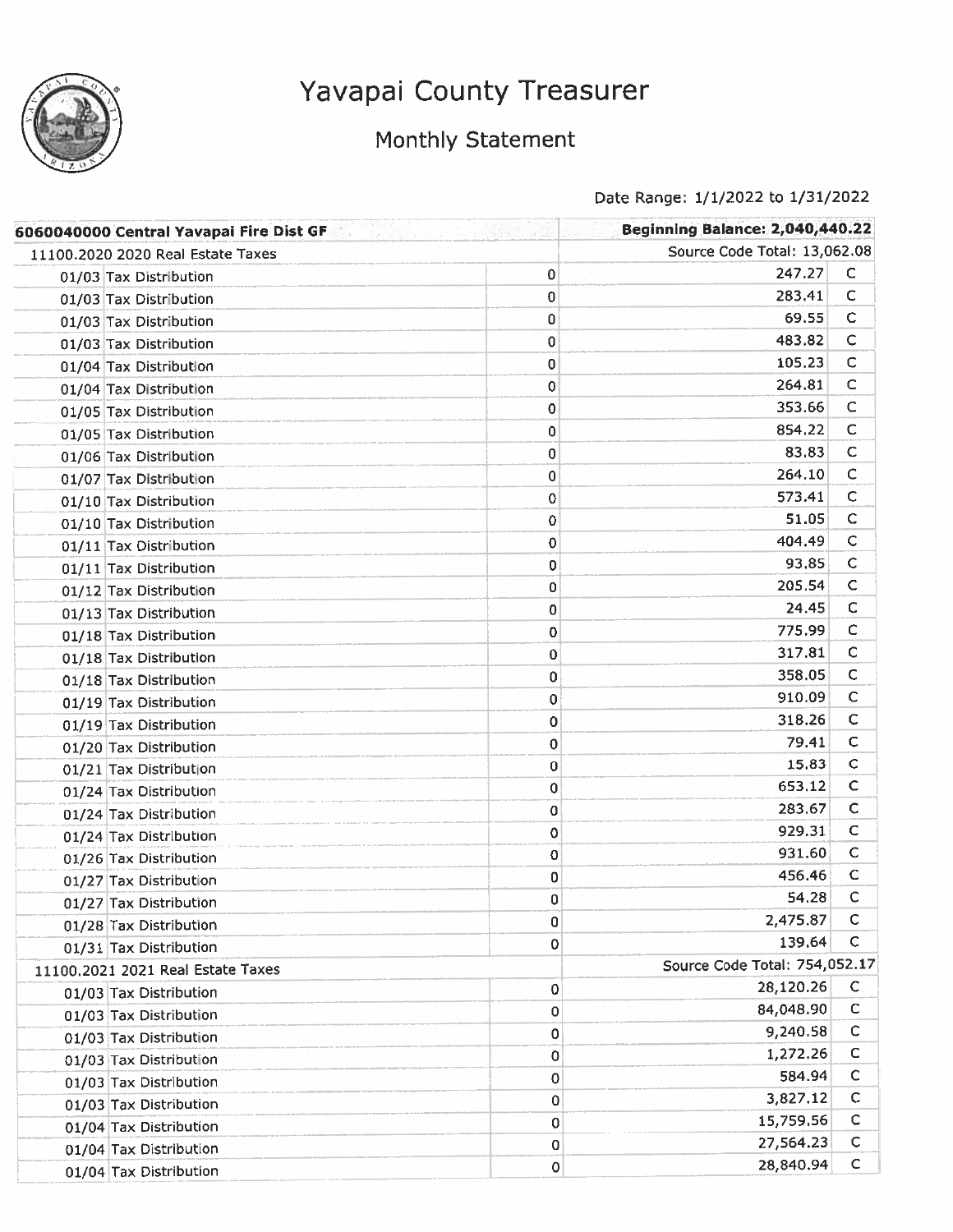

### Monthly Statement

| 01/04 Tax Distribution | 0         | 46,351.30  | C            |
|------------------------|-----------|------------|--------------|
| 01/04 Tax Distribution | 0         | 20,385.26  | $\mathsf C$  |
| 01/05 Tax Distribution | 0         | 10,618.36  | $\mathsf{C}$ |
| 01/05 Tax Distribution | 0         | 76,357.76  | C            |
| 01/05 Tax Distribution | 0         | 81,014.57  | $\mathsf C$  |
| 01/05 Tax Distribution | 0         | 34,129.19  | $\mathsf{C}$ |
| 01/05 Tax Distribution | 0         | 437.43     | $\mathsf{C}$ |
| 01/05 Tax Distribution | 0         | 20,669.76  | $\mathsf C$  |
| 01/06 Tax Distribution | 0         | 250.34     | $\mathsf{C}$ |
| 01/06 Tax Distribution | 0         | 48,595.03  | C            |
| 01/06 Tax Distribution | 0         | 27,096.24  | $\mathsf C$  |
| 01/07 Tax Distribution | 0         | (1,072.65) | $\mathsf{C}$ |
| 01/07 Tax Distribution | 0         | 7,512.97   | $\mathsf{C}$ |
| 01/07 Tax Distribution | 0         | 2,215.82   | $\mathsf{C}$ |
| 01/10 Tax Distribution | 0         | 12,545.83  | C            |
| 01/10 Tax Distribution | 0         | 12,462.71  | c            |
| 01/11 Tax Distribution | 0         | 2.02       | $\mathsf C$  |
| 01/11 Tax Distribution | 0         | (128.33)   | $\mathsf{C}$ |
| 01/11 Tax Distribution | 0         | 9,300.57   | $\mathsf{C}$ |
| 01/11 Tax Distribution | 0         | 8,905.62   | $\mathsf{C}$ |
| 01/11 Tax Distribution | 0         | 4,576.13   | C            |
| 01/12 Tax Distribution | 0         | 7,036.51   | C            |
| 01/12 Tax Distribution | 0         | 2,922.64   | $\mathsf{C}$ |
| 01/12 Tax Distribution | 0         | 4,503.25   | $\mathsf{C}$ |
| 01/13 Tax Distribution | 0         | 526.87     | $\mathsf{C}$ |
| 01/13 Tax Distribution | 0         | 5,579.76   | $\mathsf{C}$ |
| 01/13 Tax Distribution | 0         | 7,676.78   | $\mathsf{C}$ |
| 01/14 Tax Distribution | 0         | 6,772.87   | $\mathsf C$  |
| 01/14 Tax Distribution | $\pmb{0}$ | 1,984.95   | $\mathsf{C}$ |
| 01/14 Tax Distribution | 0         | 3,039.47   | $\mathsf{C}$ |
| 01/18 Tax Distribution | 0         | 2,042.75   | C            |
| 01/18 Tax Distribution | 0         | 4,875.84   | $\mathsf{C}$ |
| 01/18 Tax Distribution | 0         | 3,834.00   | c            |
| 01/18 Tax Distribution | 0         | 3,314.46   | c            |
| 01/19 Tax Distribution | 0         | 8,364.57   | с            |
| 01/19 Tax Distribution | 0         | 6,626.09   | С            |
| 01/19 Tax Distribution | 0         | 1,296.19   | c            |
| 01/19 Tax Distribution | 0         | 3,700.51   | c            |
| 01/20 Tax Distribution | 0         | 597.95     | с            |
| 01/20 Tax Distribution | 0         | 116.54     | c            |
| 01/20 Tax Distribution | 0         | 31.84      | C            |
| 01/20 Tax Distribution | 0         | 7,600.47   | C            |
| 01/21 Tax Distribution | 0         | 4,411.73   | $\mathsf{C}$ |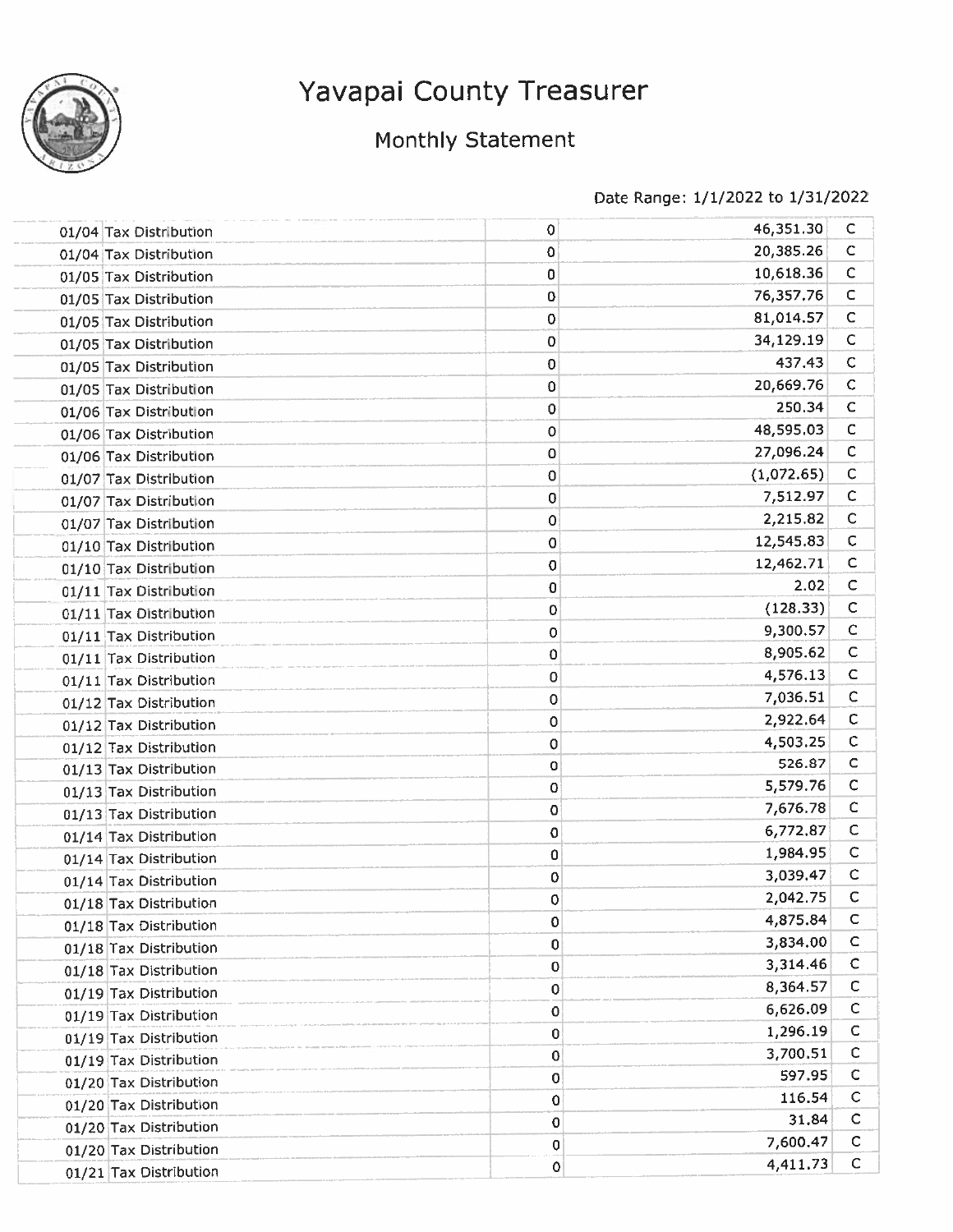

## Monthly Statement

| 01/21 Tax Distribution                  | 0 | 1,340.05                     | $\mathsf{C}$ |
|-----------------------------------------|---|------------------------------|--------------|
| 01/24 Tax Distribution                  | 0 | 4,899.69                     | $\mathsf{C}$ |
| 01/24 Tax Distribution                  | 0 | 316.10                       | $\mathsf{C}$ |
| 01/24 Tax Distribution                  | 0 | 6,375.91                     | $\mathsf{C}$ |
| 01/25 Tax Distribution                  | 0 | 740.13                       | $\mathsf{C}$ |
| 01/25 Tax Distribution                  | 0 | 1,766.30                     | С            |
| 01/25 Tax Distribution                  | 0 | 1,775.86                     | $\mathsf C$  |
| 01/26 Tax Distribution                  | 0 | 3,252.09                     | $\mathsf C$  |
| 01/27 Tax Distribution                  | 0 | 2,715.18                     | $\mathsf C$  |
| 01/27 Tax Distribution                  | 0 | 2,531.66                     | C            |
| 01/27 Tax Distribution                  | 0 | 429.03                       | $\mathsf C$  |
| 01/27 Tax Distribution                  | 0 | 5,541.66                     | $\mathsf C$  |
| 01/28 Tax Distribution                  | 0 | 7,724.17                     | $\mathsf C$  |
| 01/31 Tax Distribution                  | 0 | 1,260.35                     | C            |
| 01/31 Tax Distribution                  | 0 | (397.19)                     | $\mathsf C$  |
| 01/31 Tax Distribution                  | 0 | 3,080.79                     | С            |
| 01/31 Tax Distribution                  | 0 | 2,359.63                     | с            |
| 12100.2012 2012 Personal Property Taxes |   | Source Code Total: 1.83      |              |
| 01/21 Tax Distribution                  | 0 | 1.83                         | C            |
| 12100.2015 2015 Personal Property Taxes |   | Source Code Total: 30.02     |              |
| 01/12 Tax Distribution                  | 0 | 30.02                        | C            |
| 12100.2019 2019 Personal Property Taxes |   | Source Code Total: 40.07     |              |
| 01/21 Tax Distribution                  | 0 | 40.07                        | C            |
| 12100.2020 2020 Personal Property Taxes |   | Source Code Total: 904.29    |              |
| 01/06 Tax Distribution                  | 0 | 9.19                         | $\mathsf C$  |
| 01/07 Tax Distribution                  | 0 | 7.22                         | C            |
| 01/14 Tax Distribution                  | 0 | 294.17                       | С            |
| 01/19 Tax Distribution                  | 0 | 373.23                       | $\mathsf{C}$ |
| 01/19 Tax Distribution                  | 0 | 56.17                        | $\mathsf{C}$ |
| 01/24 Tax Distribution                  | 0 | 101.08                       | $\mathsf{C}$ |
| 01/31 Tax Distribution                  | 0 | 63.23                        | C            |
| 12100.2021 2021 Personal Property Taxes |   | Source Code Total: 14,936.00 |              |
| 01/03 Tax Distribution                  | 0 | 60.41                        | $\mathsf{C}$ |
| 01/03 Tax Distribution                  | 0 | 498.39                       | С            |
| 01/03 Tax Distribution                  | 0 | 371.08                       | c            |
| 01/04 Tax Distribution                  | 0 | 690.17                       | C            |
| 01/04 Tax Distribution                  | 0 | 123.38                       | C            |
| 01/04 Tax Distribution                  | 0 | 1,022.07                     | c            |
| 01/04 Tax Distribution                  | 0 | 5,208.07                     | С            |
| 01/04 Tax Distribution                  | 0 | 5.63                         | $\mathsf{C}$ |
| 01/05 Tax Distribution                  | 0 | 92.86                        | C            |
| 01/05 Tax Distribution                  | 0 | 935.06                       | с            |
| 01/05 Tax Distribution                  | 0 | 1,288.68                     | $\mathsf{C}$ |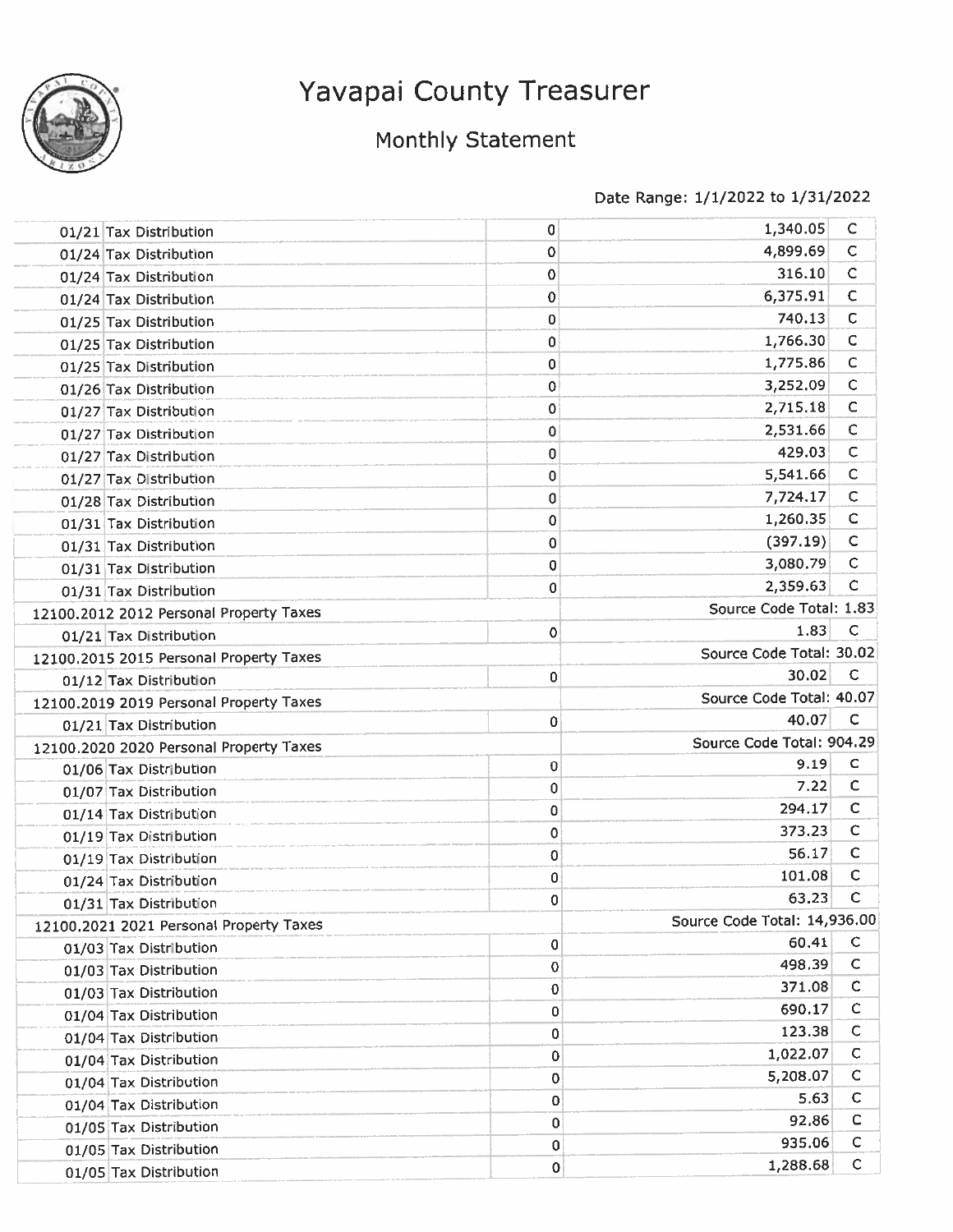

## Monthly Statement

| 01/05 Tax Distribution                  | 0           | 211.59                       | С            |
|-----------------------------------------|-------------|------------------------------|--------------|
| 01/05 Tax Distribution                  | 0           | 88.11                        | С            |
| 01/06 Tax Distribution                  | 0           | 612.79                       | C            |
| 01/06 Tax Distribution                  | 0           | 349.80                       | $\mathsf C$  |
| 01/07 Tax Distribution                  | 0           | 288.26                       | $\mathsf{C}$ |
| 01/10 Tax Distribution                  | 0           | 709.07                       | C            |
| 01/10 Tax Distribution                  | 0           | 291.73                       | c            |
| 01/11 Tax Distribution                  | 0           | .49                          | $\mathsf C$  |
| 01/12 Tax Distribution                  | 0           | 72.62                        | C            |
| 01/13 Tax Distribution                  | 0           | 87.20                        | $\mathsf{C}$ |
| 01/14 Tax Distribution                  | 0           | 204.62                       | C            |
| 01/18 Tax Distribution                  | 0           | 118.21                       | C            |
| 01/19 Tax Distribution                  | 0           | 42.01                        | $\mathsf{C}$ |
| 01/19 Tax Distribution                  | 0           | 149.17                       | c            |
| 01/19 Tax Distribution                  | 0           | 60.63                        | С            |
| 01/20 Tax Distribution                  | 0           | 463.70                       | $\mathsf{C}$ |
| 01/21 Tax Distribution                  | 0           | 29.97                        | $\mathsf{C}$ |
| 01/21 Tax Distribution                  | 0           | 96.70                        | $\mathsf{C}$ |
| 01/24 Tax Distribution                  | 0           | 70.77                        | C            |
| 01/24 Tax Distribution                  | 0           | 202.93                       | C            |
| 01/24 Tax Distribution                  | 0           | 6.72                         | C            |
| 01/25 Tax Distribution                  | 0           | 2.66                         | с            |
| 01/26 Tax Distribution                  | 0           | 203.10                       | C            |
| 01/27 Tax Distribution                  | 0           | 19.38                        | C            |
| 01/27 Tax Distribution                  | 0           | 34.35                        | C            |
| 01/28 Tax Distribution                  | 0           | 126,52                       | C            |
| 01/31 Tax Distribution                  | 0           | 97.10                        | С            |
| 37122.0 Fire District Deposit           |             | Source Code Total: 5,124.13  |              |
| 01/06 DEPOSIT                           | 0           | 5,124.13                     | C            |
| 37150.0 FDAT Distributions              |             | Source Code Total: 15,293.82 |              |
| 01/03 Fire Dist Assistance Tax 0.142976 | 0           | 1,917.94                     | C            |
| 01/04 Fire Dist Assistance Tax 0.142976 | 0           | 3,378.06                     | $\mathsf C$  |
| 01/05 Fire Dist Assistance Tax 0.142976 | 0           | 4,289.60                     | C            |
| 01/06 Fire Dist Assistance Tax 0.142976 | 0           | 1,427.11                     | с            |
| 01/07 Fire Dist Assistance Tax 0.142976 | 0           | 179.46                       | С            |
| 01/10 Fire Dist Assistance Tax 0.142976 | 0           | 750.50                       | С            |
| 01/11 Fire Dist Assistance Tax 0.142976 | 0           | 384.05                       | c            |
| 01/12 Fire Dist Assistance Tax 0.142976 | 0           | 301.49                       | с            |
| 01/13 Fire Dist Assistance Tax 0.142976 | 0           | 205.72                       | С            |
| 01/14 Fire Dist Assistance Tax 0.142976 | $\mathbf 0$ | 19.41                        | C            |
| 01/18 Fire Dist Assistance Tax 0.142976 | 0           | 225.72                       | С            |
| 01/19 Fire Dist Assistance Tax 0.142976 | 0           | 418.28                       | с            |
| 01/20 Fire Dist Assistance Tax 0.142976 | 0           | 166.08                       | $\mathsf C$  |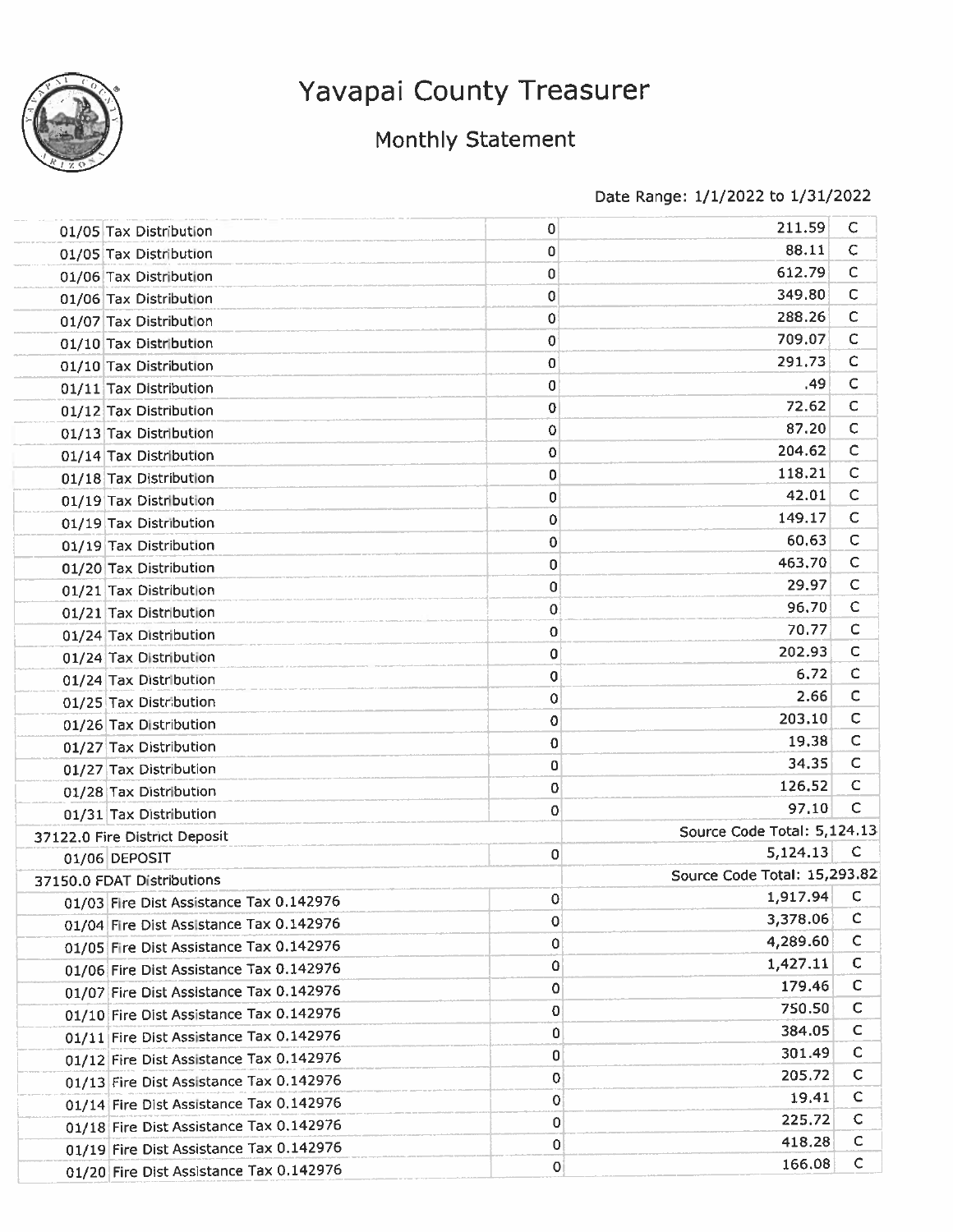

## Monthly Statement

|                     | 01/21 Fire Dist Assistance Tax 0.142976<br>01/24 Fire Dist Assistance Tax 0.142976 |                | 0<br>0                |          |                 |                                     | 179.76<br>346.78 | C<br>c |
|---------------------|------------------------------------------------------------------------------------|----------------|-----------------------|----------|-----------------|-------------------------------------|------------------|--------|
|                     | 01/25 Fire Dist Assistance Tax 0.142976                                            |                | 0                     |          |                 |                                     | 154.57           | C      |
|                     | 01/26 Fire Dist Assistance Tax 0.142976                                            |                | $\mathbf 0$           |          |                 |                                     | 110.16           | C      |
|                     | 01/27 Fire Dist Assistance Tax 0.142976                                            |                | 0                     |          |                 |                                     | 303.13           | C      |
|                     | 01/28 Fire Dist Assistance Tax 0.142976                                            |                | $\mathbf 0$           |          |                 |                                     | 196.85           | C      |
|                     | 01/31 Fire Dist Assistance Tax 0.142976                                            |                | 0                     |          |                 |                                     | 339.15           | C      |
|                     | 90002.0 Interest Pd on Tax Roll Corrections                                        |                |                       |          |                 | Source Code Total: 3.05             |                  |        |
|                     | 01/21 77590 402-24-01806 2020 Adjustment/Corr Refund                               |                | 77590                 |          |                 |                                     | 3.05             | D      |
|                     | 91032.0 Warrants Redeemed                                                          |                |                       |          |                 | Source Code Total: (4,000.00)       |                  |        |
|                     | 01/24 Paid Warrants                                                                |                | 0                     |          |                 | (4,000.00)                          |                  | D      |
|                     | 91702.0 Transfer out                                                               |                |                       |          |                 | Source Code Total: (1,693,243.08)   |                  |        |
|                     | 01/18 E-mail Transfer request 1/18/22 KM                                           |                | 0                     |          |                 | (1,693,243.08)                      |                  | D      |
|                     | 6060040000 Central Yavapai Fire Dist GF                                            |                |                       |          |                 | <b>Ending Balance: 1,146,644.60</b> |                  |        |
|                     |                                                                                    |                | <b>Warrant Detail</b> |          |                 |                                     |                  |        |
|                     | <b>Payee Name</b>                                                                  | <b>Warrant</b> |                       | Amount   | Issue Dt Status | Dt                                  | Voucher          |        |
|                     | 6060040000 Central Yavapai Fire Dist GF                                            |                |                       |          |                 | Account Total: 4,000.00             |                  |        |
| Fund: 0600          |                                                                                    |                |                       |          |                 | Fund Total: 4,000.00                |                  |        |
| <b>Status: PAID</b> |                                                                                    |                |                       |          |                 | <b>Status Total: 4,000.00</b>       |                  |        |
|                     |                                                                                    | 0706001067     |                       | 4.000.00 | 12/27/21        | 01/24/22                            |                  |        |
|                     |                                                                                    | Count          |                       | Amount   |                 |                                     |                  |        |
|                     |                                                                                    |                |                       | 4,000.00 |                 |                                     |                  |        |
| <b>Total PAID:</b>  |                                                                                    |                |                       |          |                 |                                     |                  |        |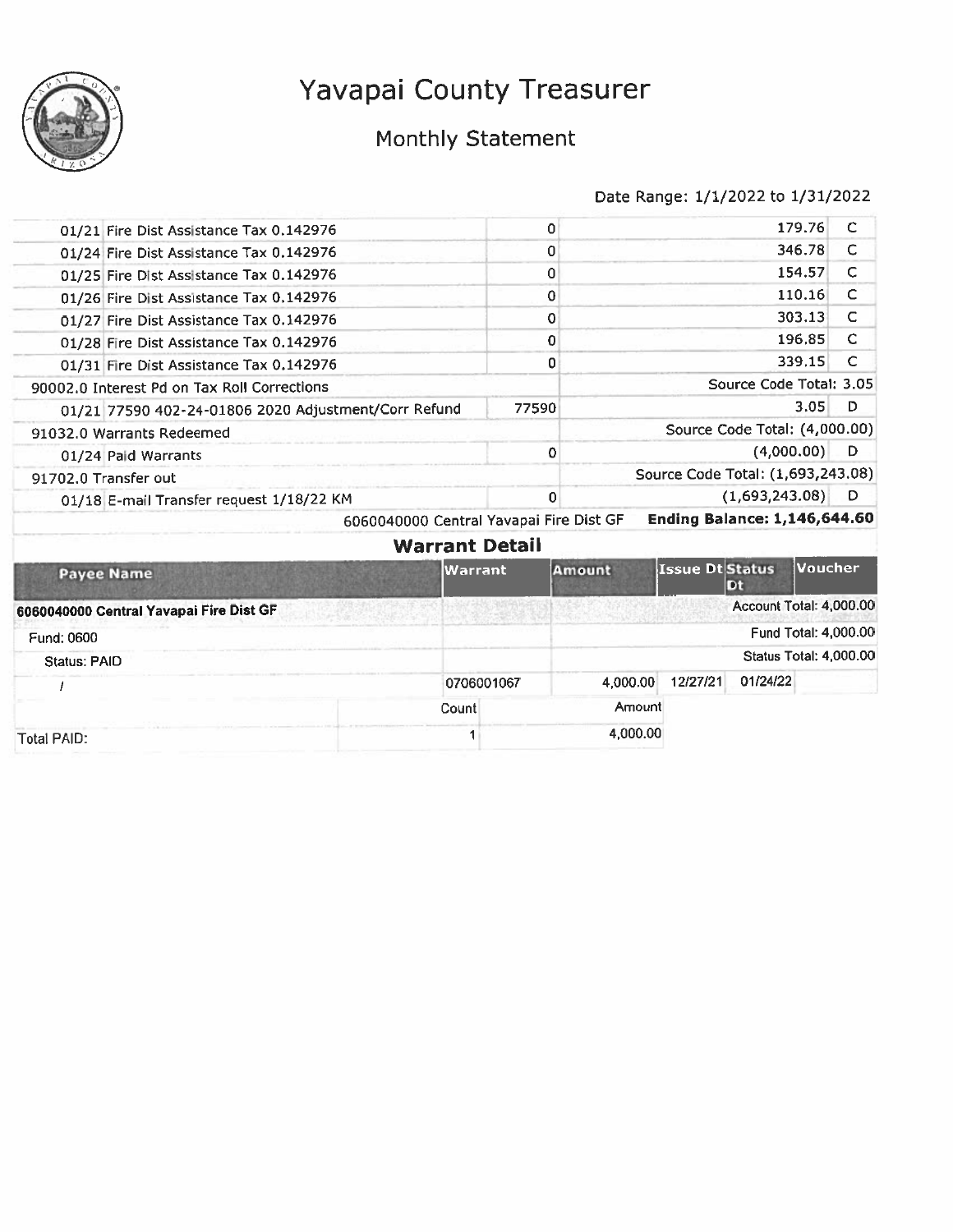#### **CENTRAL YAVAPAI FIRE DISTRICT Page: 1**

Bank Reconciliation Summary

For the Bank Statement ending: 1/31/2022

| <b>BANK CONTROL ID: CYFD - GENERAL FUND</b> | <b>DESC: GENERAL FUND</b> | <b>ACCOUNT NO: 1100</b> |
|---------------------------------------------|---------------------------|-------------------------|
| <b>Beginning Balance:</b>                   | 01/01/22                  | \$2,040,440.22          |
| Deposits and Credits:                       |                           | \$803,447.46            |
| Checks and Charges:                         |                           | (\$1,697,243.08)        |
| Adjustments:                                |                           | \$0.00                  |
| <b>Ending Balance Per Reconciliation:</b>   |                           | \$1,146,644.60          |
| Ending Balance Per Bank Statement:          | 01/31/22                  | \$1,146,644.60          |
| * Outstanding Deposits and Credits:         | 01/31/22                  | \$0.00                  |
| * Outstanding Checks and Charges:           | 01/31/22                  | \$0.00                  |
| <b>Ending Book Balance:</b>                 | 01/31/22                  | \$1,146,644.60          |
|                                             |                           |                         |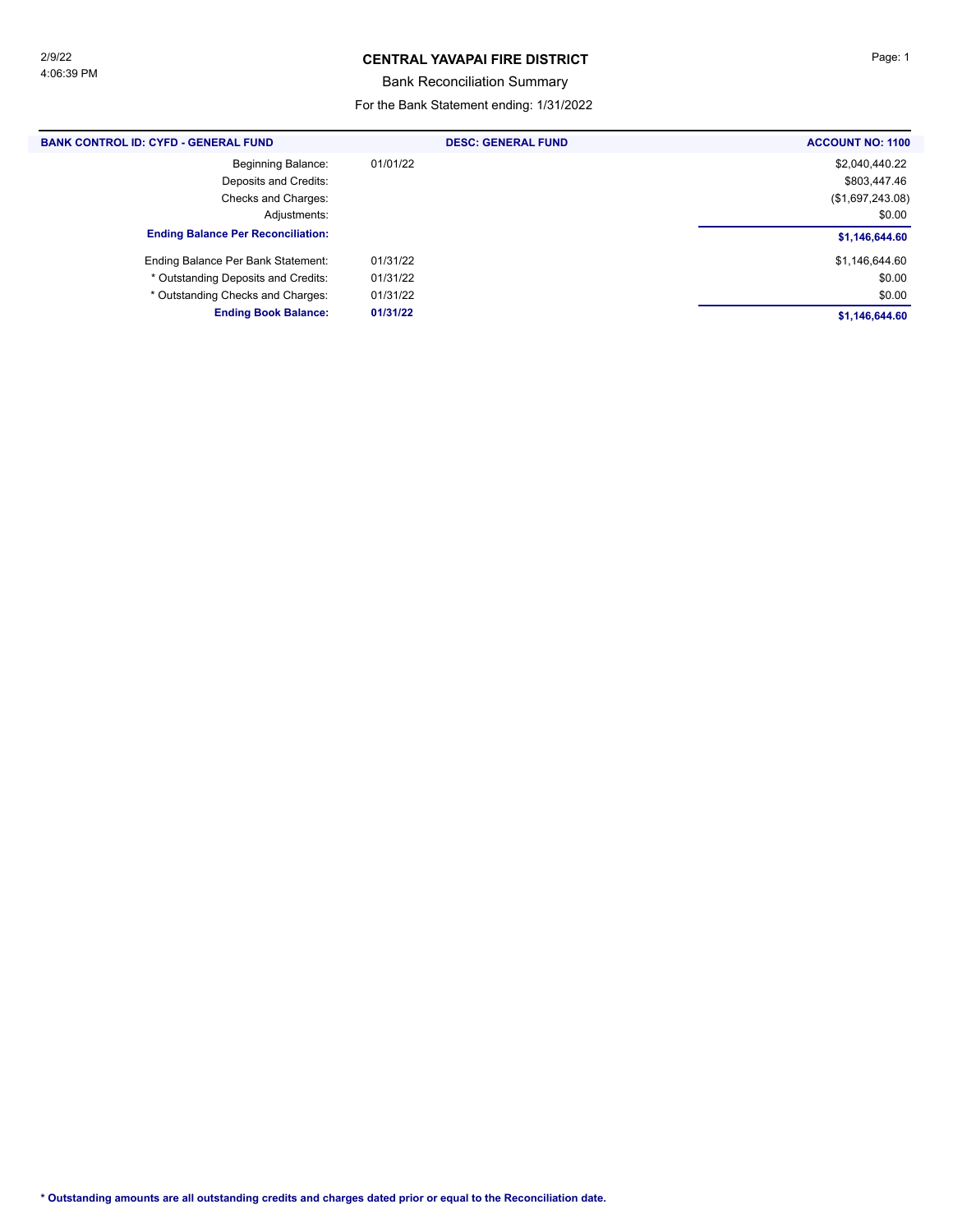4:06:35 PM 2/9/22

### **CENTRAL YAVAPAI FIRE DISTRICT Page: 1**

BR Checks and Charges Cleared

For the Bank Statement ending: 1/31/22

| <b>CYFD</b> | General Fund      | <b>General Fund</b>            |               |                                          |                |  | 1100 |  |
|-------------|-------------------|--------------------------------|---------------|------------------------------------------|----------------|--|------|--|
| <b>Date</b> | <b>Document</b>   | <b>Description</b>             | <b>Module</b> | Company                                  | <b>Amount</b>  |  |      |  |
| 12/27/21    | 706001067         | Henry & Horne LLP              | AP            | <b>CYFD</b>                              | \$4,000.00     |  |      |  |
| 01/31/22    | Cash With Yav Cty | Fire Authority Funding January | GL            | <b>CYFD</b>                              | \$1,693,243.08 |  |      |  |
|             |                   |                                |               | <b>TOTAL CHECKS AND CHARGES CLEARED:</b> | \$1,697,243.08 |  |      |  |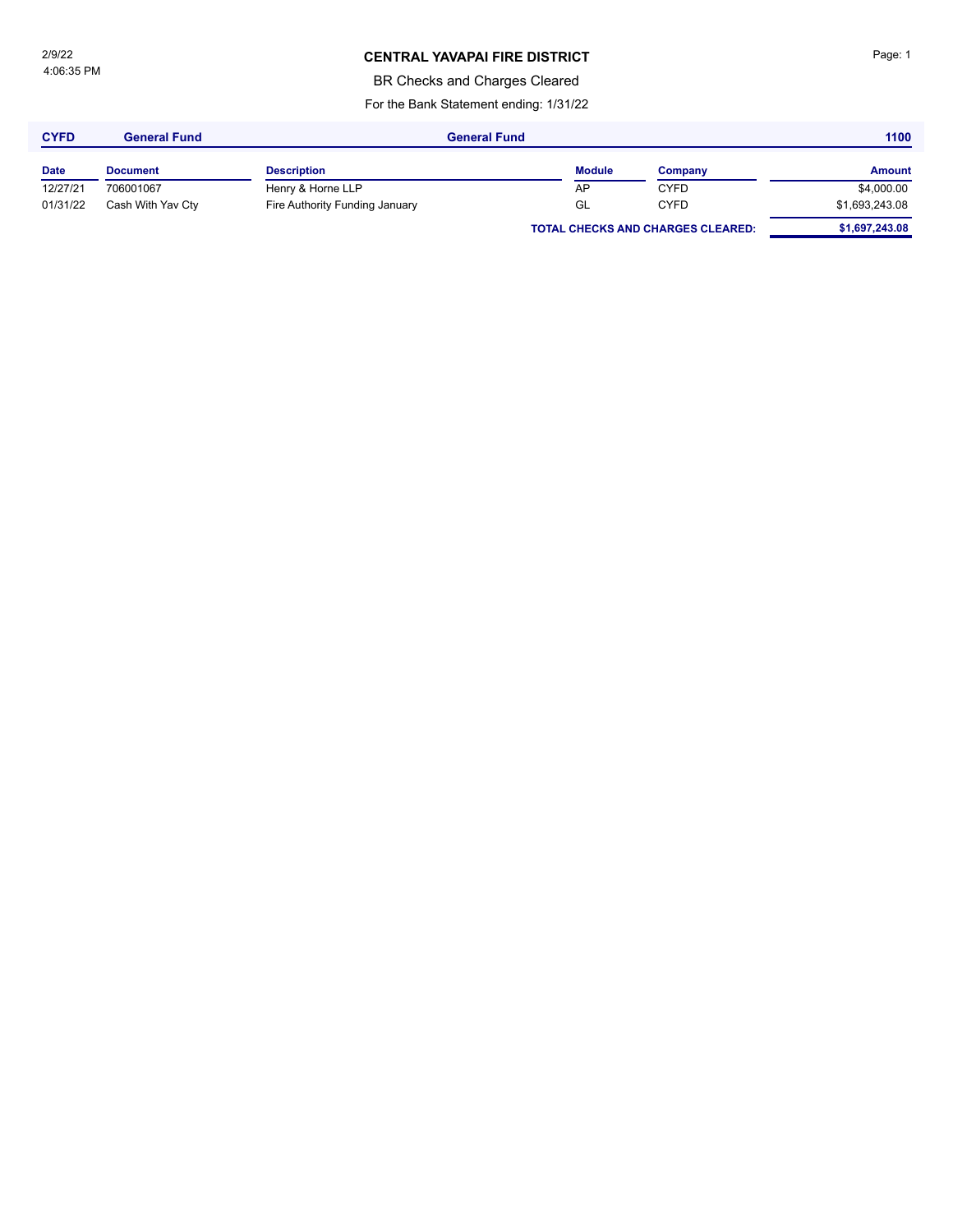### **CENTRAL YAVAPAI FIRE DISTRICT**

BR Checks and Charges Outstanding

For the Bank Statement ending:

**Date Document Description Module Company Amount**

**TOTAL CHECKS AND CHARGES OUTSTANDING:**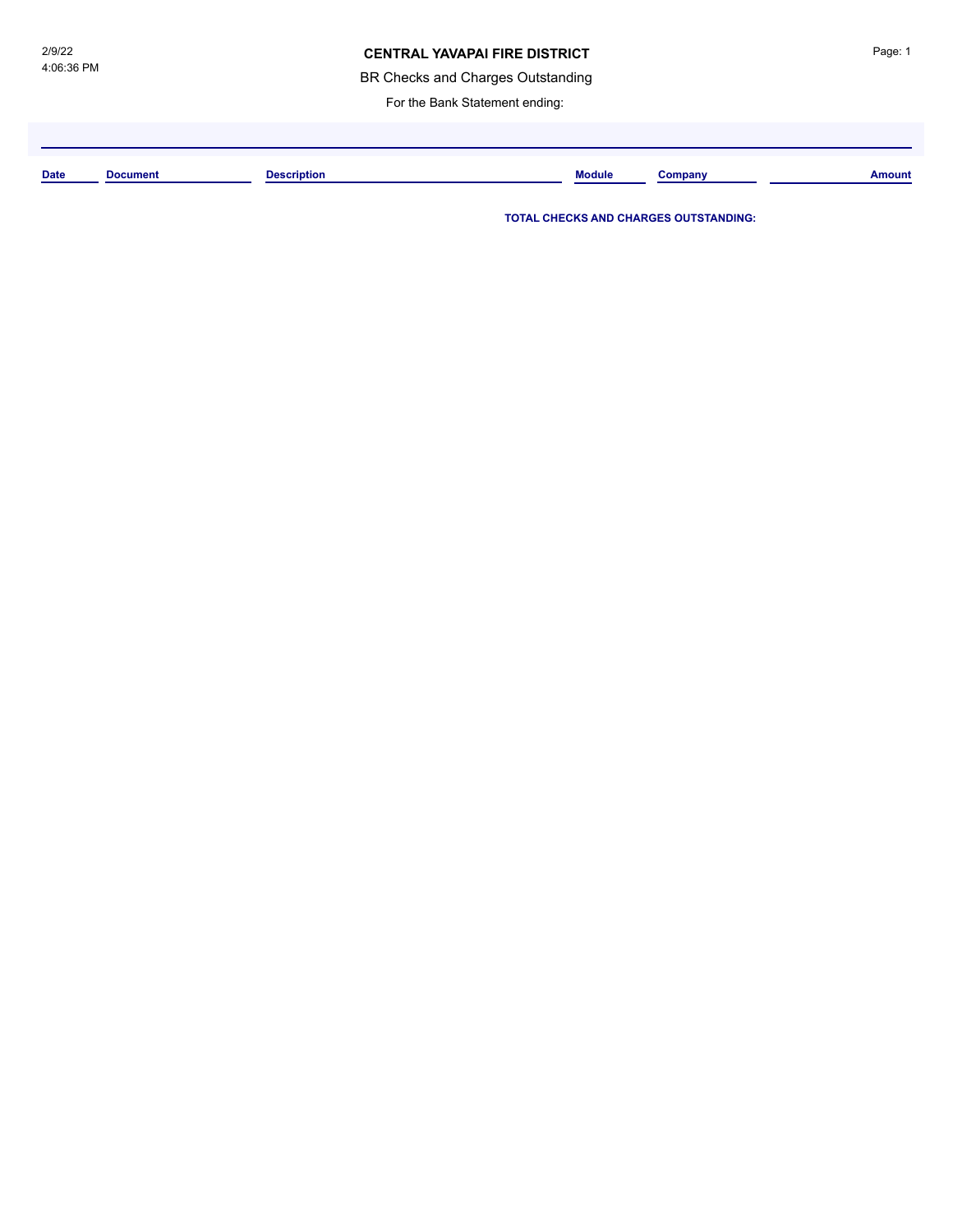### **CENTRAL YAVAPAI FIRE DISTRICT Page: 1**

BR Deposits and Credits Cleared

For the Bank Statement ending: 1/31/22

| <b>CYFD</b> | <b>General Fund</b> |                                | <b>General Fund</b> |                                            |               |
|-------------|---------------------|--------------------------------|---------------------|--------------------------------------------|---------------|
| <b>Date</b> | <b>Document</b>     | <b>Description</b>             | <b>Module</b>       | Company                                    | <b>Amount</b> |
| 01/12/22    | 5133                | Deposit                        | AR                  | <b>CYFD</b>                                | \$5,124.13    |
| 01/31/22    | Cash With Yav Cty   | Tax and Interest Revenue Janua | GL                  | <b>CYFD</b>                                | \$798,320.28  |
| 01/31/22    | Cash With Yav Cty   | Tax Roll Correction - Adjustme | GL                  | <b>CYFD</b>                                | \$3.05        |
|             |                     |                                |                     | <b>TOTAL DEPOSITS AND CREDITS CLEARED:</b> | \$803,447.46  |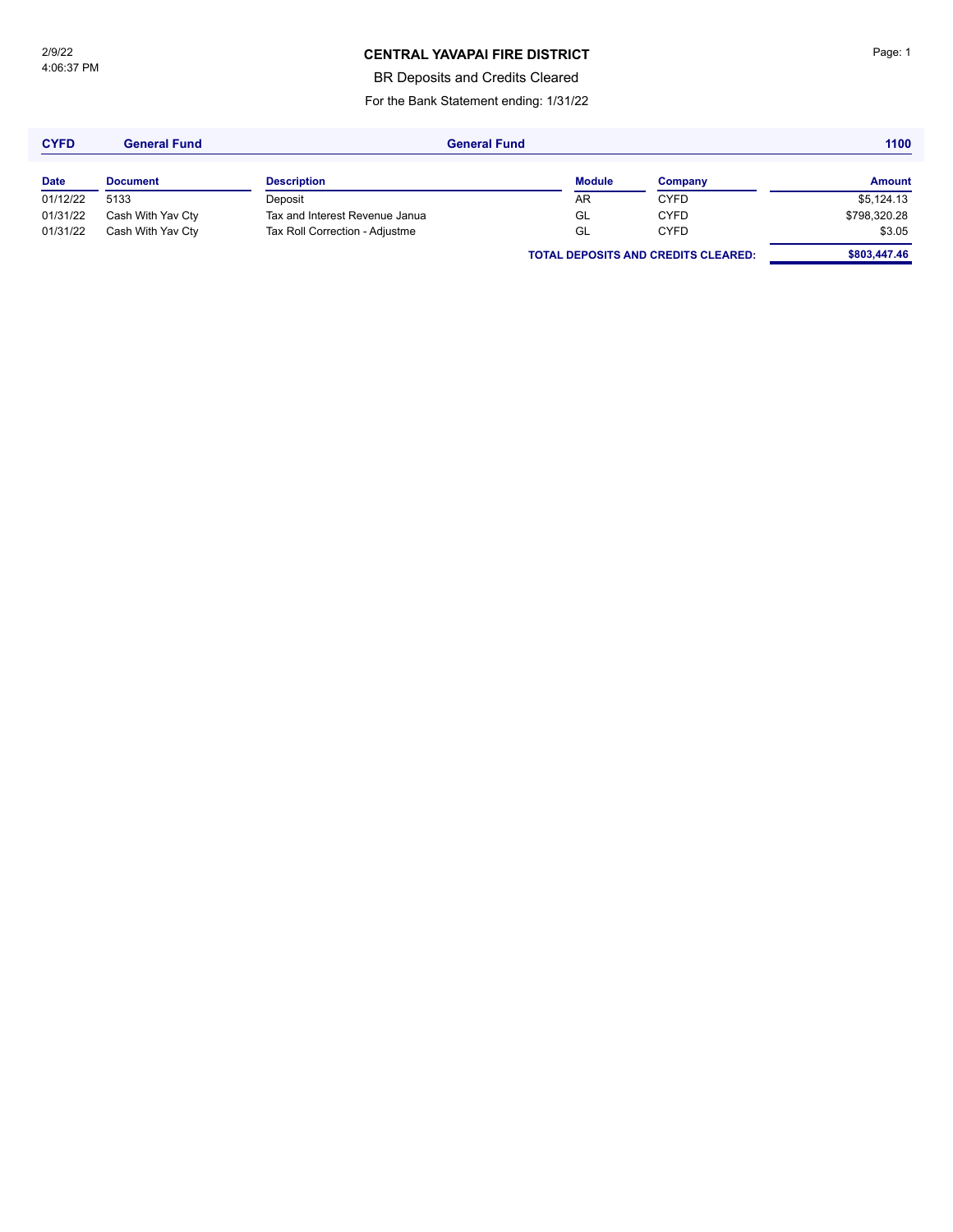#### **CENTRAL YAVAPAI FIRE DISTRICT**

BR Deposits and Credits Outstanding

For the Bank Statement ending:

| <b>Date</b> | <b>Document</b> | <b>Description</b><br>. | <b>Module</b> | Jompany | <b>Amount</b> |
|-------------|-----------------|-------------------------|---------------|---------|---------------|
|             |                 |                         |               |         |               |

**TOTAL DEPOSITS AND CREDITS OUTSTANDING:**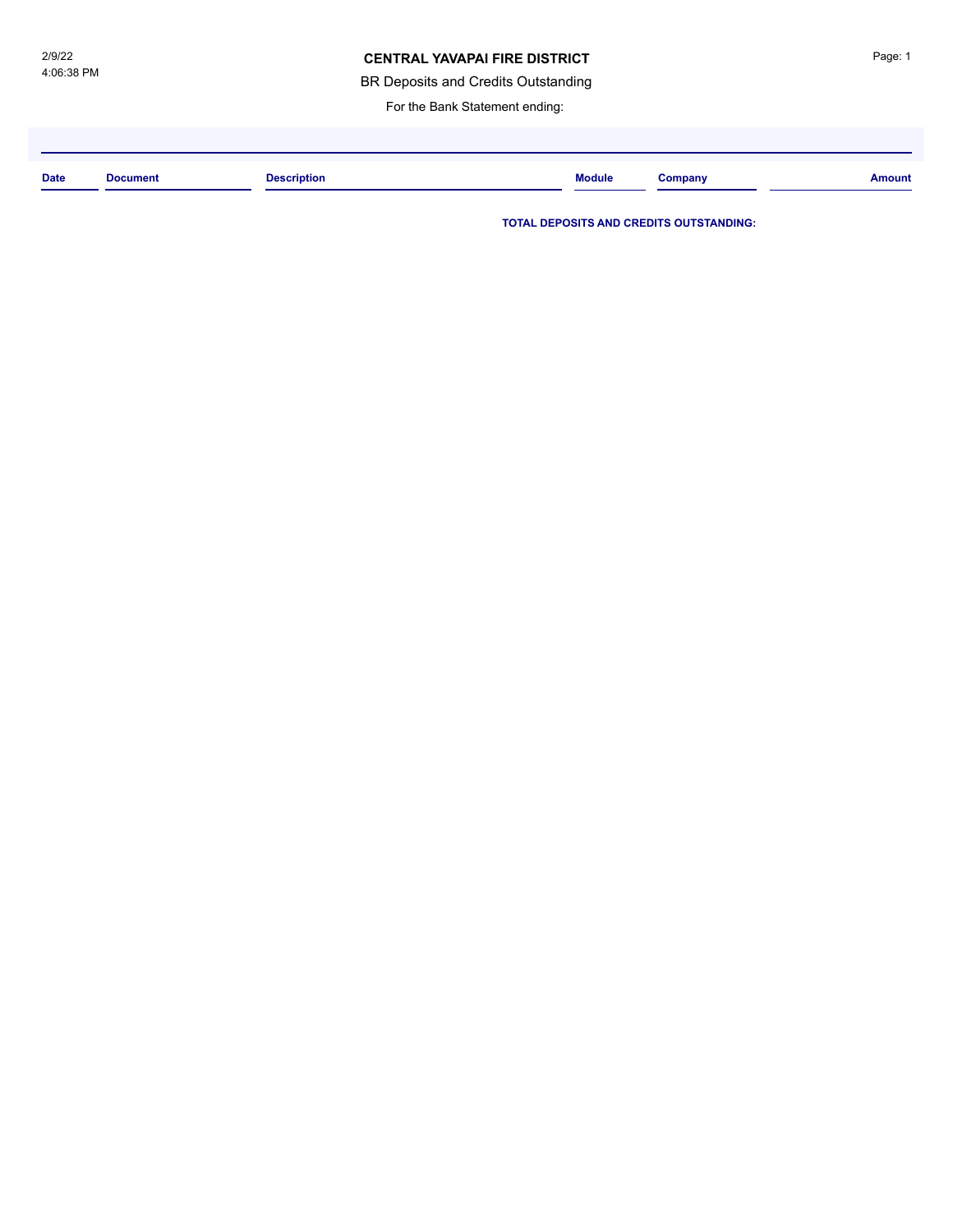### **CENTRAL YAVAPAI FIRE DISTRICT**

#### Bank Reconciliation Register

| <b>Document Number</b>                             | <b>Date</b> | <b>BR Status</b> | Void? | <b>Description</b>             | <b>Date Cleared</b>        | <b>Amount</b>  |
|----------------------------------------------------|-------------|------------------|-------|--------------------------------|----------------------------|----------------|
| <b>MODULE: DEPOSITS FROM ACCOUNTS RECEIVABLE</b>   |             |                  |       |                                |                            |                |
| <b>BANK CONTROL ID: CYFD - GENERAL FUND</b>        |             |                  |       |                                |                            |                |
| 5133                                               | 01/12/22    | Marked           | No    | Deposit                        | 02/09/22                   | \$5,124.13     |
|                                                    |             |                  |       |                                | <b>SUB TOTAL FOR BANK:</b> | \$5,124.13     |
|                                                    |             |                  |       |                                | <b>TOTAL FOR MODULE:</b>   | \$5,124.13     |
| <b>MODULE: JOURNAL ENTRIES FROM GENERAL LEDGER</b> |             |                  |       |                                |                            |                |
| <b>BANK CONTROL ID: CYFD - GENERAL FUND</b>        |             |                  |       |                                |                            |                |
| Cash With Yav Cty                                  | 01/31/22    | Marked           | No    | Fire Authority Funding January | 02/09/22                   | \$1,693,243.08 |
| Cash With Yav Cty                                  | 01/31/22    | Marked           | No    | Tax and Interest Revenue Janua | 02/09/22                   | \$798,320.28   |
| Cash With Yav Cty                                  | 01/31/22    | Marked           | No    | Tax Roll Correction - Adjustme | 02/09/22                   | \$3.05         |
|                                                    |             |                  |       |                                | <b>SUB TOTAL FOR BANK:</b> | \$2,491,566.41 |
|                                                    |             |                  |       |                                | <b>TOTAL FOR MODULE:</b>   | \$2,491,566.41 |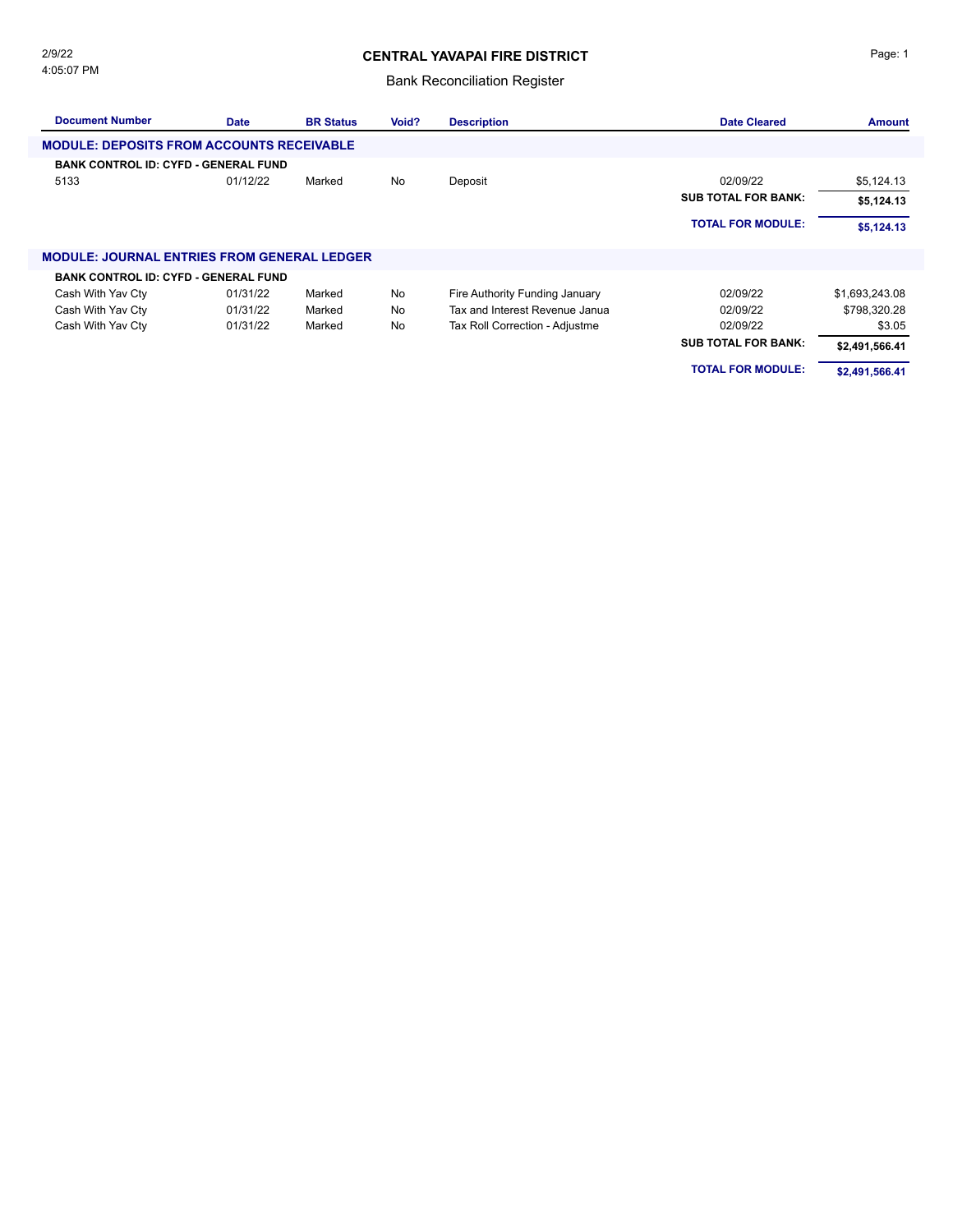### **CENTRAL YAVAPAI FIRE DISTRICT Example 20 AVACAL Page: 1**

BR Adjustments Report

For the Bank Statement ending:

| <b>Date</b>           | <b>Document</b> | Description | Account | Offset Amt | . .<br>Adj. Amt |
|-----------------------|-----------------|-------------|---------|------------|-----------------|
|                       |                 |             |         |            |                 |
| _ _ _ _ _ _ _ _ _ _ _ |                 |             |         |            |                 |

**DOCUMENT: ADJUSTMENT DOCUMENT '' TOTAL:**

**TOTAL FOR ALL ADJUSTMENTS:**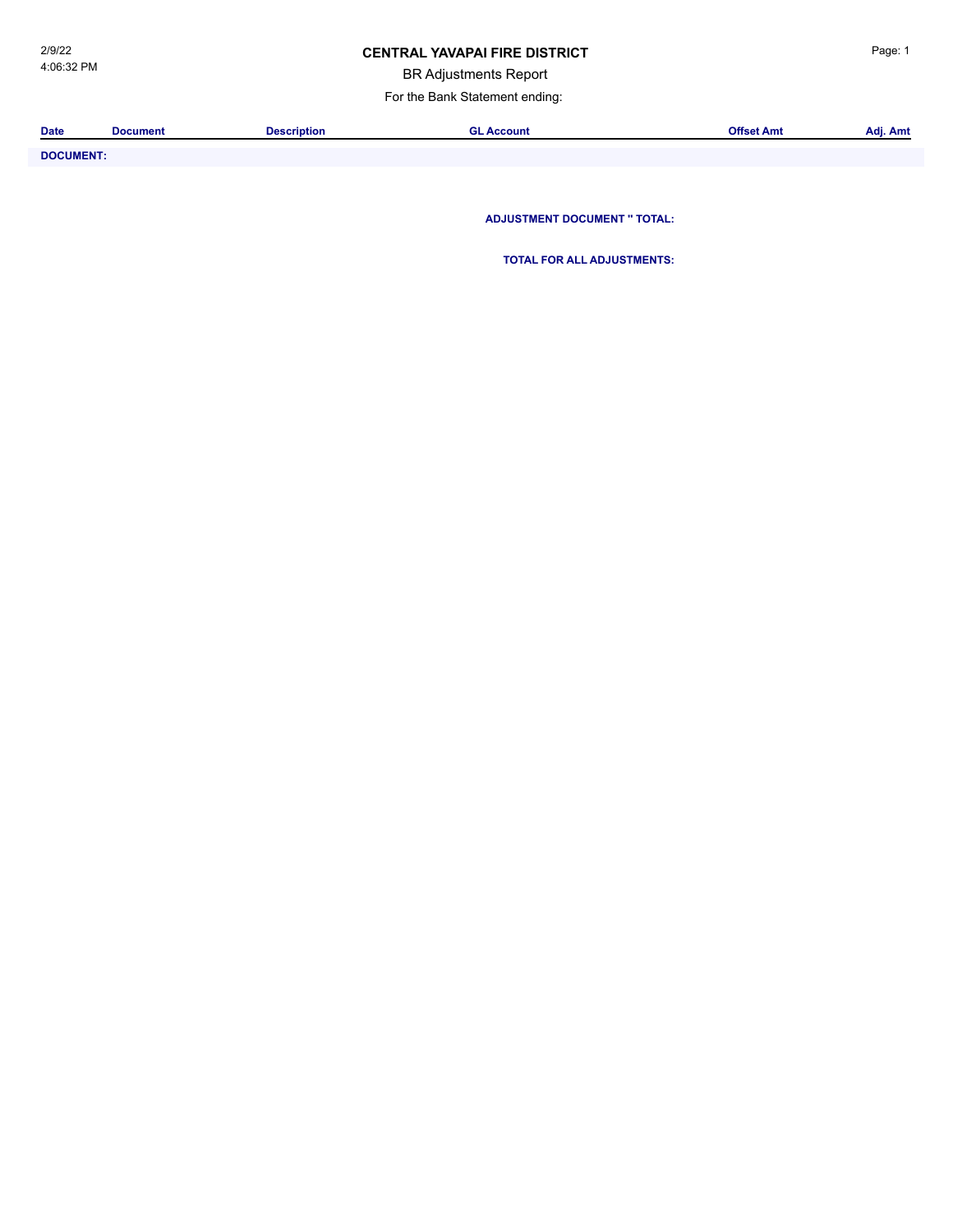### **CENTRAL YAVAPAI FIRE DISTRICT** 2/9/22

Income Statement

#### (Original Budget to Actual Comparison)

For the period of 1/1/2022 Through 1/31/2022

|                                 |           |                  | <b>Current Period</b> |                  |          | Year To Date    |                 |                    |            |
|---------------------------------|-----------|------------------|-----------------------|------------------|----------|-----------------|-----------------|--------------------|------------|
|                                 | Account   | Actual           | <b>Budget</b>         | Variance         | %        | Actual          | <b>Budget</b>   | Variance           | %          |
| <b>Revenues</b>                 |           |                  |                       |                  |          |                 |                 |                    |            |
| Real Estate Tax                 | 400000000 | \$767,114.25     | \$0.00                | \$767,114.25     | 0.0%     | \$13,733,537.82 | \$21,044,253.00 | \$(7,310,715.18)   | $(34.7)\%$ |
| Personal Property Tax           | 410000000 | 15,912.21        | 0.00                  | 15,912.21        | 0.0      | 255,011.81      | 0.00            | 255,011.81         | 0.0        |
| Fire District Assistance Tax    | 420000000 | 15,293.82        | 0.00                  | 15,293.82        | 0.0      | 270,517.71      | 400,000.00      | (129, 482.29)      | (32.4)     |
| Tax Revenue - Other             | 425000000 | 0.00             | 0.00                  | 0.00             | 0.0      | 15,651.57       | 0.00            | 15,651.57          | 0.0        |
| Cell Tower Lease Revenue        | 477500000 | 5,124.13         | 0.00                  | 5,124.13         | 0.0      | 39,729.85       | 55,668.00       | (15,938.15)        | (28.6)     |
| Interest Income-General Fund    | 490000000 | 0.00             | 0.00                  | 0.00             | 0.0      | 2,273.56        | 0.00            | 2,273.56           | 0.0        |
| <b>Net Revenues</b>             |           | \$803,444.41     | \$0.00                | \$803,444.41     | 0.0%     | \$14,316,722.32 | \$21,499,921.00 | \$(7, 183, 198.68) | $(33.4)\%$ |
| <b>Personnel Expenses</b>       |           |                  |                       |                  |          |                 |                 |                    |            |
| Fire Authority Funding          | 670010000 | \$1,693,243.08   | \$0.00                | \$(1,693,243.08) | 0.0%     | \$13,847,886.90 | \$21,466,421.00 | \$7,618,534.10     | 35.5%      |
| <b>Total Personnel Expenses</b> |           | \$1,693,243.08   | \$0.00                | \$(1,693,243.08) | $0.0 \%$ | \$13,847,886.90 | \$21,466,421.00 | \$7,618,534.10     | 35.5%      |
| <b>Service Expenses</b>         |           |                  |                       |                  |          |                 |                 |                    |            |
| Audit & Accounting              | 640010000 | \$0.00           | \$0.00                | \$0.00           | 0.0%     | \$4,000.00      | \$7,500.00      | \$3,500.00         | 46.7%      |
| Other Prof Services/Admin       | 640510000 | 0.00             | 0.00                  | 0.00             | 0.0      | 15.00           | 0.00            | (15.00)            | 0.0        |
| Legal Services - Routine        | 641010000 | 0.00             | 0.00                  | 0.00             | 0.0      | 2,025.00        | 5,000.00        | 2,975.00           | 59.5       |
| Fire Board Expenses             | 644110000 | 0.00             | 0.00                  | 0.00             | 0.0      | 551.06          | 1,000.00        | 448.94             | 44.9       |
| Misc/Admin                      | 661010000 | (3.05)           | 0.00                  | 3.05             | 0.0      | 47.60           | 0.00            | (47.60)            | 0.0        |
| <b>Total Service Expenses</b>   |           | \$(3.05)         | \$0.00                | \$3.05           | 0.0%     | \$6,638.66      | \$13,500.00     | \$6,861.34         | 50.8%      |
| <b>Total Expenses</b>           |           | \$1,693,240.03   |                       | \$(1,693,240.03) |          | \$13,854,525.56 | \$21,479,921.00 | \$7,625,395.44     | 35.5%      |
| Income (Loss) from Operations   |           | $$$ (889,795.62) | \$0.00                | \$(889,795.62)   | $0.0\%$  | \$462,196.76    | \$20,000.00     | \$442,196.76       | 2211.0%    |
| Contingency                     |           |                  |                       |                  |          |                 |                 |                    |            |
| Funded Contingency/Admin        | 780010000 | \$0.00           | \$0.00                | \$0.00           | 0.0%     | \$0.00          | \$(20,000.00)   | \$20,000.00        | 100.0%     |
| <b>Total Contingency</b>        |           | \$0.00           | \$0.00                | \$0.00           | $0.0 \%$ | \$0.00          | \$(20,000.00)   | \$20,000.00        | 100.0%     |
| Net Income (Loss)               |           | $$$ (889,795.62) | \$0.00                | \$(889,795.62)   | 0.0%     | \$462,196.76    | \$0.00          | \$462,196.76       | 0.0%       |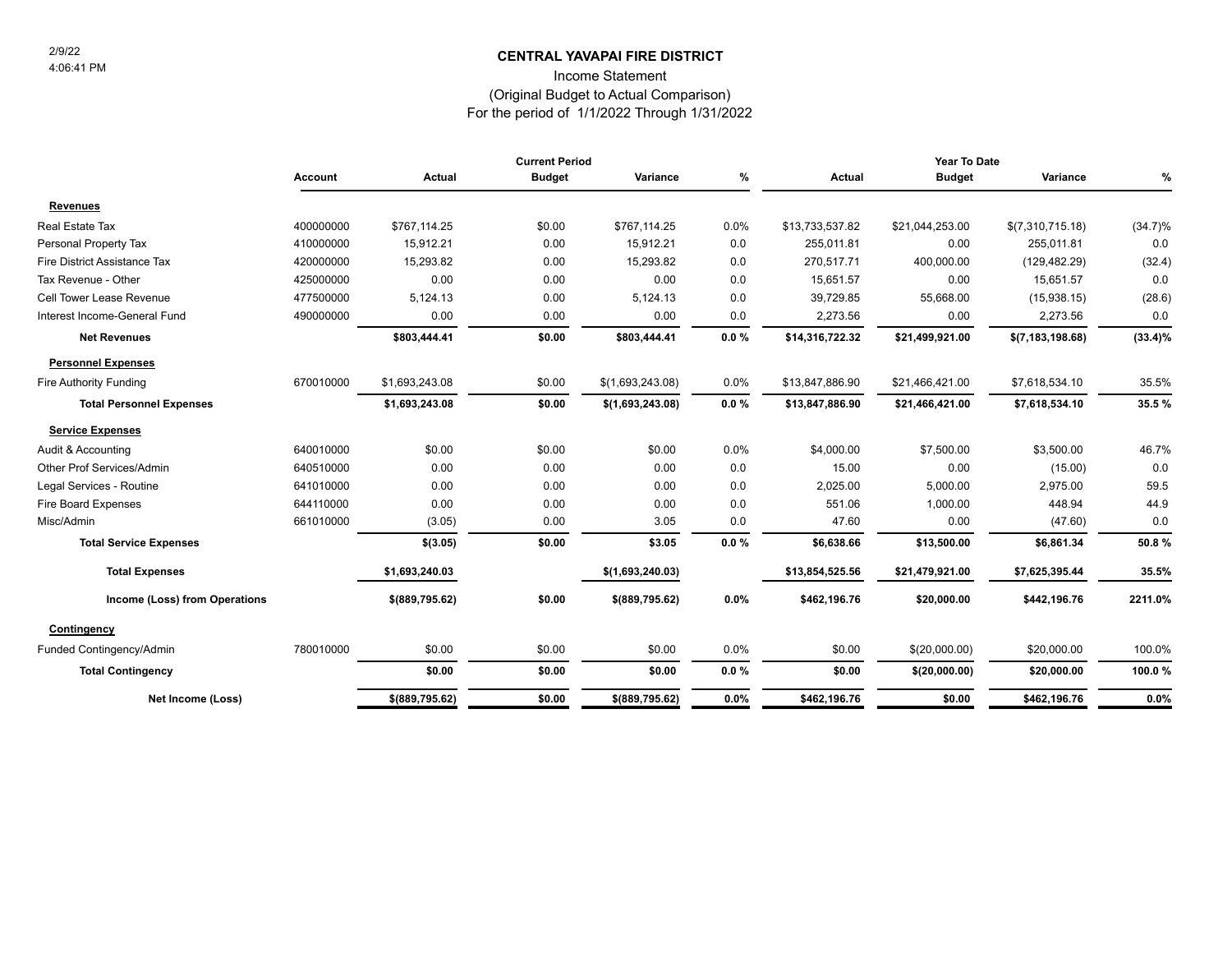#### 2/9/22 **CENTRAL YAVAPAI FIRE DISTRICT**

### Balance Sheet

As of 1/31/2022

**Assets**

| <b>Current Assets</b>                   |                                   |                |
|-----------------------------------------|-----------------------------------|----------------|
| Cash with Yavapai County                | \$1,146,644.60                    |                |
| <b>Taxes Receivable</b>                 | 350,004.50                        |                |
| Misc. Receivables                       | 3,371.65                          |                |
| <b>Total Current Assets</b>             |                                   | \$1,500,020.75 |
| <b>Total Assets</b>                     |                                   | \$1,500,020.75 |
|                                         | <b>Liabilities and Net Assets</b> |                |
| <b>Current Liabilities</b>              |                                   |                |
| <b>Accounts Payable</b>                 | \$2,048.00                        |                |
| <b>Deferred Revenue</b>                 | 228,141.00                        |                |
| <b>Total Current Liabilities</b>        |                                   | \$230,189.00   |
| <b>Total Liabilities</b>                |                                   | \$230,189.00   |
| <b>Net Assets</b>                       |                                   |                |
| <b>Fund Balance</b>                     | \$807,634.99                      |                |
| <b>Current Year Net Assets</b>          | 462,196.76                        |                |
| <b>Total Net Assets</b>                 |                                   | 1,269,831.75   |
| <b>Total Liabilities and Net Assets</b> |                                   | \$1,500,020.75 |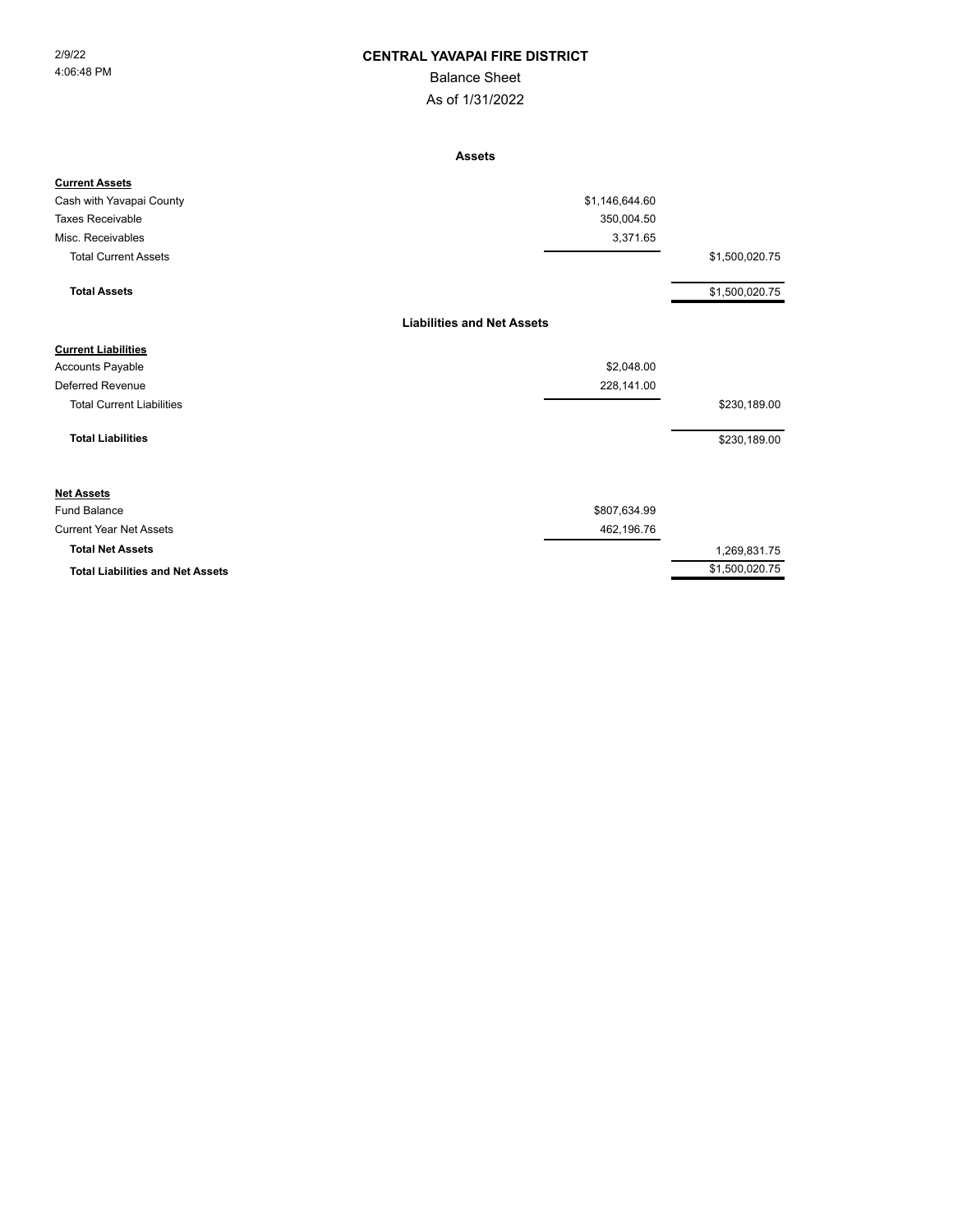2/9/22 4:06:57 PM

### **CENTRAL YAVAPAI FIRE DISTRICT**

### GL Account Ledger - Detail By Period

1/1/2022 through 1/31/2022

| <b>Batch</b> | <b>Journal</b> | Entry#  | <b>Date</b> | <b>Job</b>                      | <b>Document</b>   | <b>Description</b>                      | <b>Debits</b>            | <b>Credits</b>           | <b>Balance</b> |
|--------------|----------------|---------|-------------|---------------------------------|-------------------|-----------------------------------------|--------------------------|--------------------------|----------------|
| 1100.0.0.000 |                |         |             | <b>CASH WITH YAVAPAI COUNTY</b> |                   |                                         |                          |                          | \$2,036,440.22 |
| 4934         | CR.            | 1489352 | 01/12/22    |                                 | 3324290038        | AT&T MOBILITY, LLC -                    | 5,124.13                 |                          | 2,041,564.35   |
| 4937         | $\mathsf{A}$   | 1489363 | 01/31/22    |                                 | Cash With Yav Cty | Fire Authority Funding January 2022     | $\overline{\phantom{a}}$ | 1,693,243.08             | 348,321.27     |
| 4939         | $\mathsf{A}$   | 1489367 | 01/31/22    |                                 | Cash With Yav Cty | Tax and Interest Revenue January 2022   | 798,320.28               |                          | 1,146,641.55   |
| 4940         | $\mathsf{A}$   | 1489371 | 01/31/22    |                                 | Cash With Yav Cty | Tax Roll Correction - Adjustment        | 3.05                     | $\overline{\phantom{0}}$ | 1,146,644.60   |
|              |                |         |             |                                 |                   | <b>CASH WITH YAVAPAI COUNTY TOTALS:</b> | \$803,447.46             | \$1,693,243.08           | \$1,146,644.60 |
|              |                |         |             |                                 |                   |                                         |                          |                          |                |
|              |                |         |             |                                 |                   | <b>TOTAL OF LEDGER:</b>                 | \$803,447.46             | \$1,693,243.08           | \$1,146,644.60 |
|              |                |         |             |                                 |                   |                                         |                          |                          |                |

Page: 1